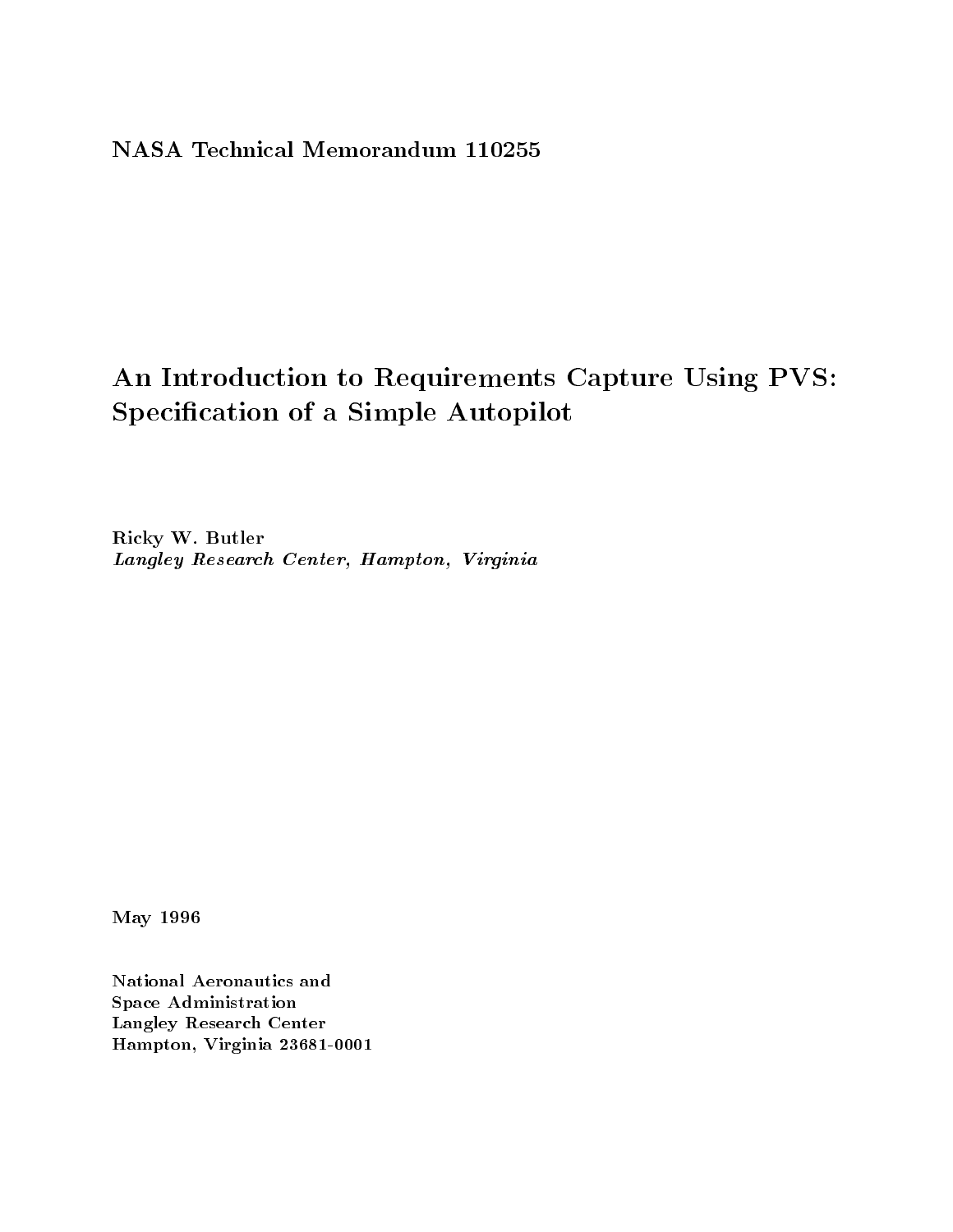# Contents

| $\mathbf 1$      | Introduction                                                                                                                                                                                                                                                                                                                        | 1                                                     |
|------------------|-------------------------------------------------------------------------------------------------------------------------------------------------------------------------------------------------------------------------------------------------------------------------------------------------------------------------------------|-------------------------------------------------------|
| $\boldsymbol{2}$ | <b>Example Application</b><br>2.1<br>2.2<br>23<br>2.4<br>2.5<br>2.5.1<br>Specifying the cas_eng Mode $\dots \dots \dots \dots \dots \dots \dots \dots \dots \dots \dots$<br>2.5.2<br>2.5.3<br>Specifying the alt_eng Mode $\ldots \ldots \ldots \ldots \ldots \ldots \ldots \ldots \ldots$<br>2.5.4<br>2.5.5<br>2.5.6<br>2.6<br>2.7 | 1<br>1<br>3<br>3<br>4<br>5<br>6<br>7<br>8<br>9<br>-11 |
| 3                | A Different Decomposition<br>Re-specifying the Autopilot in a Mode Decomposition Style 18<br>3.1<br>3.2                                                                                                                                                                                                                             | 16<br>-21                                             |
| 4                | <b>Some More Analysis</b>                                                                                                                                                                                                                                                                                                           | 21                                                    |
| 5                | <b>Other Methods</b>                                                                                                                                                                                                                                                                                                                | 23                                                    |
| 6                | Conclusions                                                                                                                                                                                                                                                                                                                         | 23                                                    |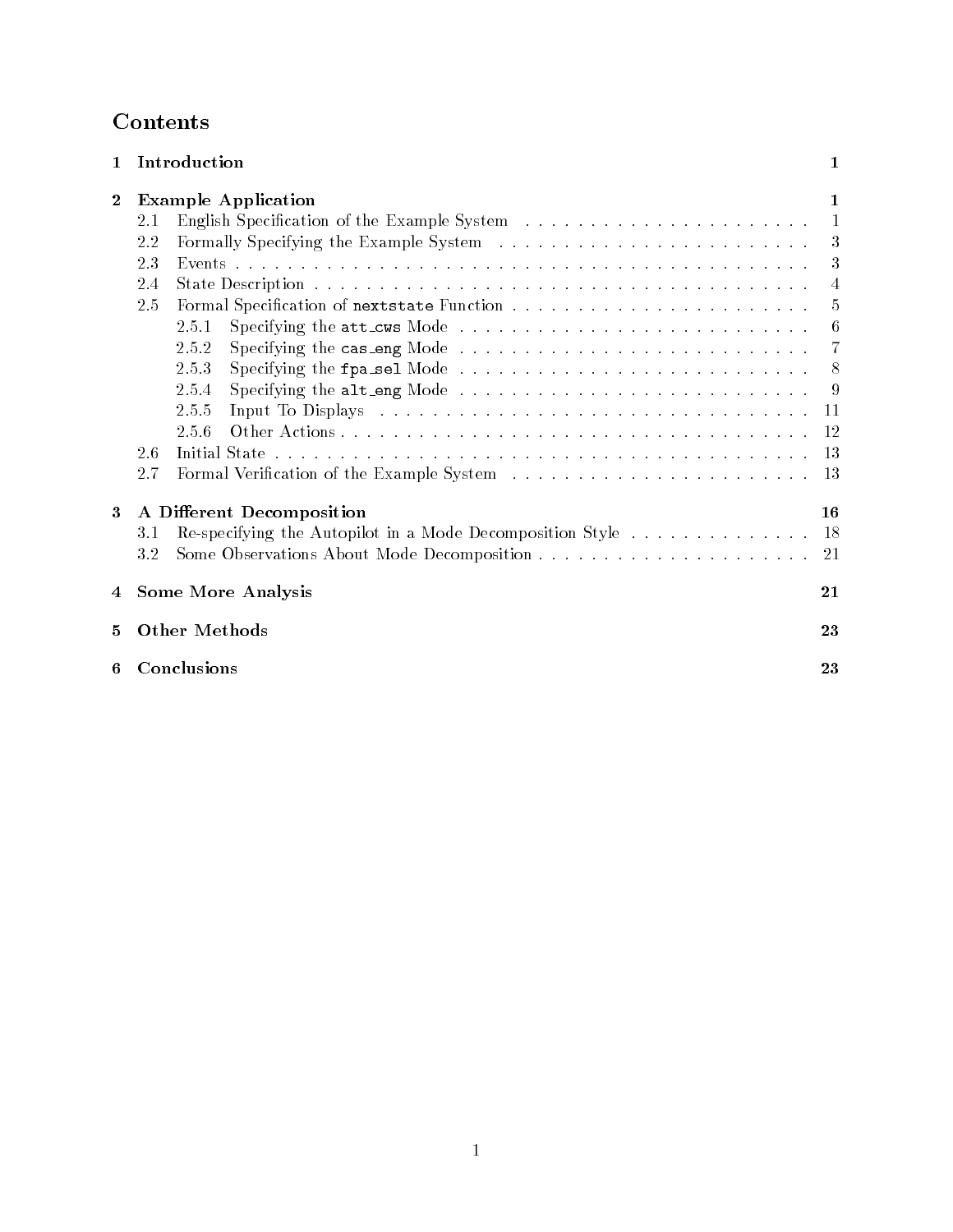### Abstract

This paper presents an introduction to capturing software requirements in the PVS formal language. The ob ject of study is a simplied digital autopilot that was motivated in part by the mode control panel of NASA Langley's Boeing 737 research aircraft. The paper first presents the requirements for this autopilot in English and then steps the reader through a translation of these requirements into formal mathematics. Along the way deficiencies in the English specification are noted and repaired. Once completed, the formal PVS requirement is analyzed using the PVS theorem prover. and shown to maintain an invariant over its state space.

KEYWORDS: Formal Methods, Software Requirements, Verication, Autopilot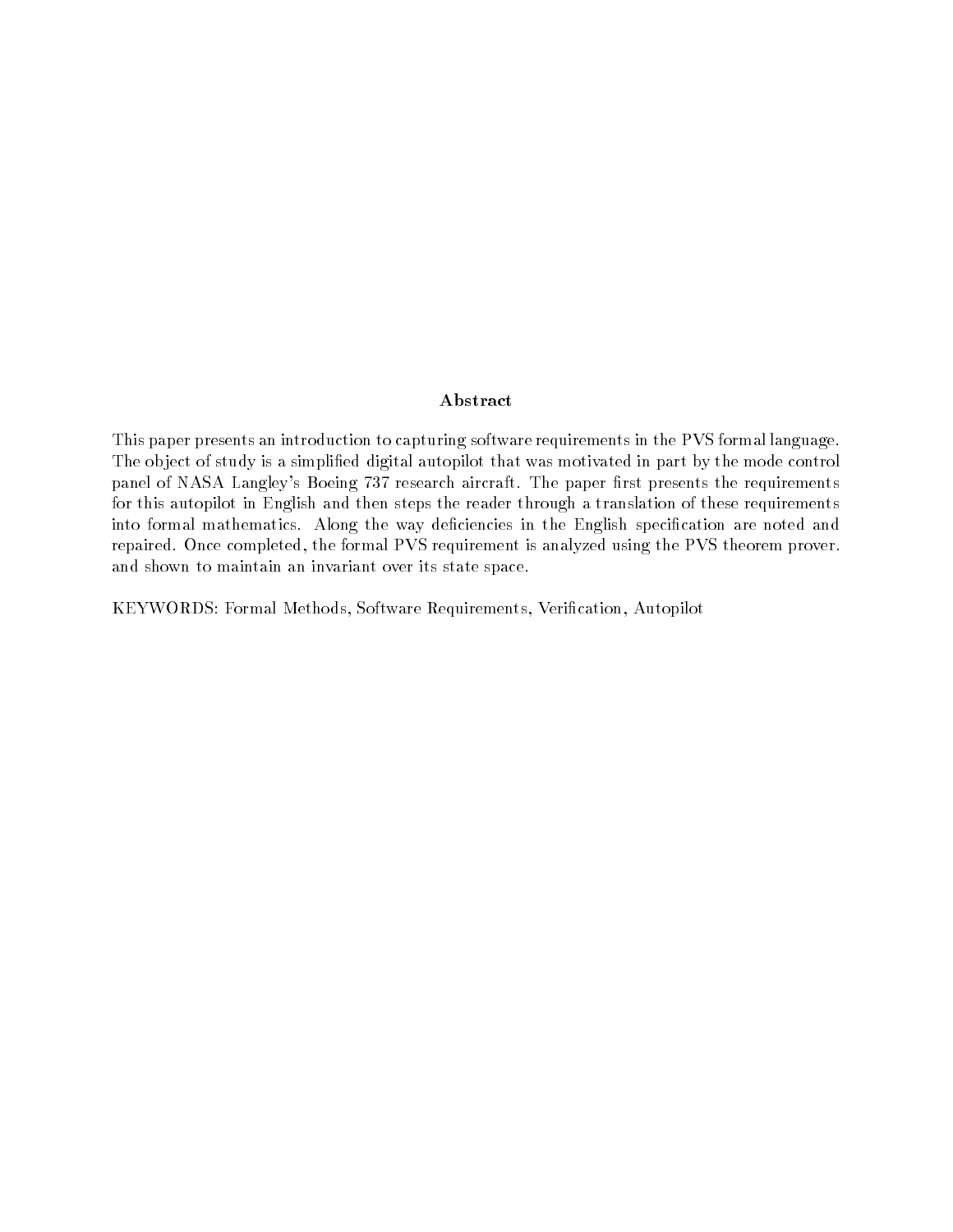#### **Introduction**  $\mathbf 1$

In this paper, the process of translating requirements into a formal language will be explored. The chosen target specification language is SRI International's PVS Language[10], however, the modeling techniques used in this paper can be used with other formal specification languages that are based upon higher-order logic. The exposition is centered around the analysis of a simple autopilot that is somewhat related to a early Boeing-737 autopilot. The requirements for this autopilot are first given in English and then translated in a step-by-step manner into PVS. This "requirements capture" process is discussed in detail.

All of the PVS language features that are used are explained thoroughly to make the paper self-contained. More detailed information about PVS can be obtained from [9, 8, 14]. Also, several tutorial introductions to PVS are available [6, 3, 16, 4, 11, 15].

# 2 Example Application

The techniques of formal specification and verification of an avionics subsystem will be demonstrated on a very simplied example of a mode-control panel. An informal, English-language specication of the mode-control panel representative of what software developers typically encounter in practice will be presented. The process of clarifying and formalizing the English specication into a formal specification, often referred to as requirements capture, will then be illustrated.

### 2.1 English Specification of the Example System

This section presents the informal, English-language specication of the example system. The English specification is annotated with section numbers to facilitate references back to the specification in later sections.

1. The mode-control panel contains four buttons for selecting modes and three displays for dialing in or displaying values, as shown in Figure 1. The system supports the following four modes:

attitude control wheel steering (att\_cws) flight path angle selected  $(fpa\_sel)$ altitude engage (alt\_eng) calibrated air speed (cas\_eng)

Only one of the first three modes can be engaged at any time. However, the cas\_eng mode can be engaged at the same time as any of the other modes. The pilot engages a mode by pressing the corresponding button on the panel. One of the three modes, att\_cws, fpa\_sel, or alt\_eng, should be engaged at all times. Engaging any of the first three modes will automatically cause the other two to be disengaged since only one of these three modes can be engaged at a time.

2. There are three displays on the panel: and altitude [ALT], flight path angle [FPA], and calibrated air speed  $[CAS]$ . The displays usually show the current values for the altitude, flight path angle, and air speed of the aircraft. However, the pilot can enter a new value into a display by dialing in the value using the knob next to the display. This is the target or "pre-selected" value that the pilot wishes the aircraft to attain. For example, if the pilot wishes to climb to 25,000 feet, he will dial 25,000 into the altitude display window and then press the alt\_eng button to engage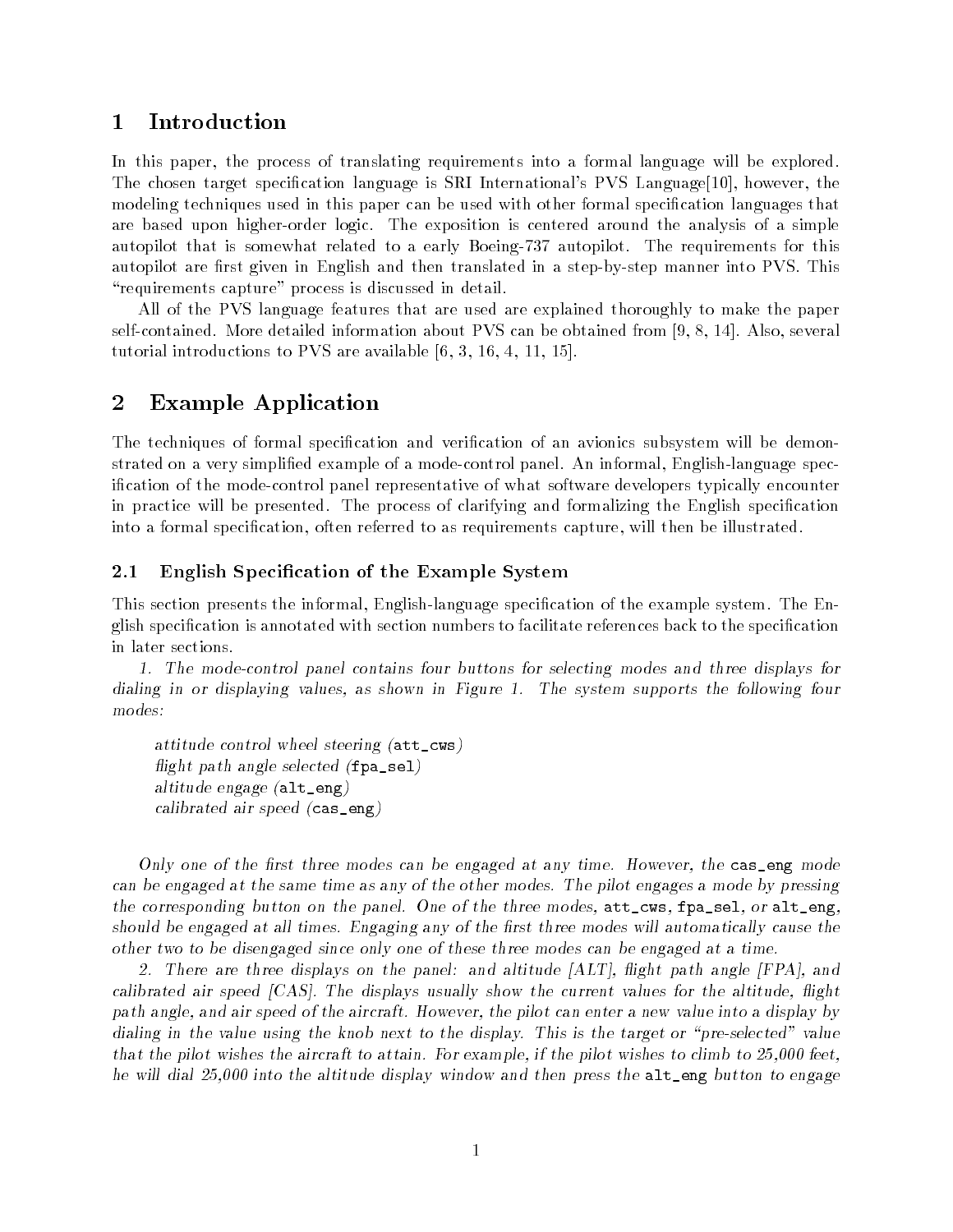

Figure 1: Mode Control Panel

the altitude mode. Once the target value is achieved or the mode is disengaged, the display reverts to showing the "current" value.

3. If the pilot dials in an altitude that is more than 1,200 feet above the current altitude and then presses the alt\_eng button, the altitude mode will not directly engage. Instead, the altitude engage mode will change to "armed" and the flight-path angle select mode is engaged. The pilot must then dial in a flight-path angle for the flight-control system to follow until the aircraft attains the desired altitude. The flight-path angle select mode will remain engaged until the aircraft is within 1,200 feet of the desired altitude, then the altitude engage mode is automatically engaged.

4. The calibrated air speed and the 
ight-path angle values need not be pre-selected before the corresponding modes are engaged—the current values displayed will be used. The pilot can dial-in a different target value after the mode is engaged. However, the altitude must be pre-selected before the altitude engage button is pressed. Otherwise, the command is ignored.

5. The calibrated air speed and flight-path angle buttons toggle on and off every time they are pressed. For example, if the calibrated air speed button is pressed while the system is already in calibrated air speed mode, that mode will be disengaged. However, if the attitude control wheel steering button is pressed while the attitude control wheel steering mode is already engaged, the button is ignored. Likewise, pressing the altitude engage button while the system is already in altitude engage mode has no effect.

Because of space limitations, only the mode-control panel interface itself will be modeled in this example. The specification will only include a simple set of commands the pilot can enter plus the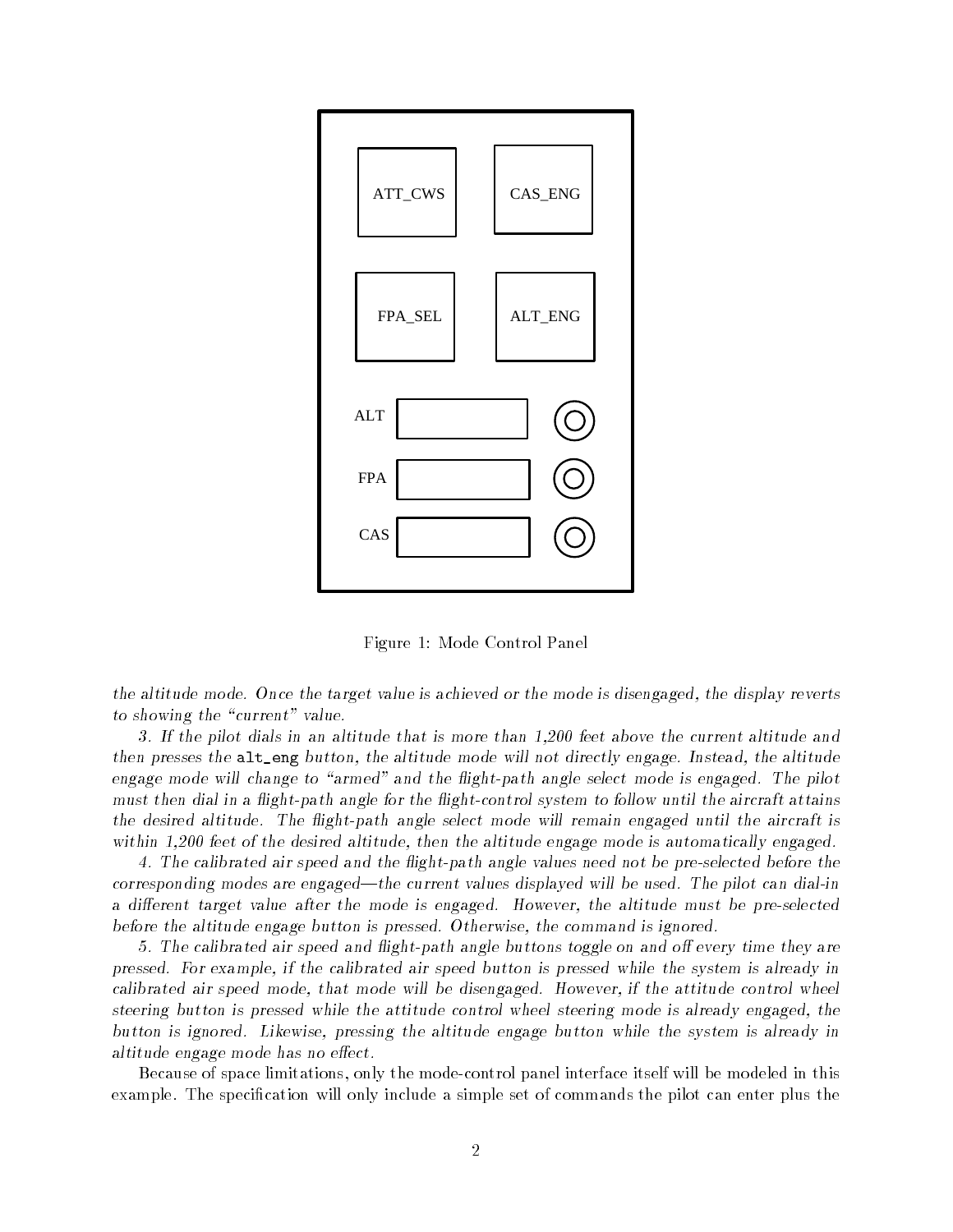functionality needed to support mode switching and displays. The actual commands that would be transmitted to the flight-control computer to maintain modes, etc., are not modeled.

#### $2.2$ 2.2 Formally Specifying the Example System

In this section, we will describe the process of formally specifying the mode-control panel described in English in the previous section. Quotes cited from the English specication will be annotated with the corresponding section number in parentheses. The goal is to completely describe the system requirements in a mathematical notation, yet not overly constrain the implementation.

This system collects inputs from the pilot and maintains the set of modes that are currently active. Thus, it is appropriate to model the system as a state machine. The state of the machine will include the set of modes that are active, and the pilot inputs will be modeled as events that transition the system from the current state  $(S_c)$  to a new state  $(S_n)$ :



Figure 2: State transition function

The arrow represents a transition function, nextstate, which is a function of the current state and an event, say ev:

$$
S_n = \mathtt{nextstate}(S_c, \mathtt{ev}).
$$

The goal of the formal specication process is to provide an unambiguous elaboration of the nextstate function. This definition must be complete; i.e., it must provide a next state for all possible events and all possible states. Thus, the first step is to elaborate all possible events and the content of the state of the machine. The system will be specified using the PVS specification language [12, 16, 14, 8].

#### 2.3 Events

The pilot interacts with the mode-control panel by pressing the mode buttons and by dialing preselected values into the display. The pilot actions of pressing one of the four buttons will be named as follows: press\_att\_cws, press\_cas\_eng, press\_alt\_eng, and press\_fpa\_sel. The actions of dialing a value into a display will be named as follows: input\_alt, input\_fpa, and input\_cas. The behavior of the mode-control panel also depends upon the following inputs it receives from sensors: alt\_reached, fpa\_reached, and alt\_gets\_near. In PVS, the set of events are specified as follows:

```
events: TYPE = \{ press_att_cws, press_cas_eng, press_alt_eng,
                 press_fpa_sel, input_alt, input_fpa, input_cas,
                 alt_reached, alt_gets_near, fpa_reached \}
```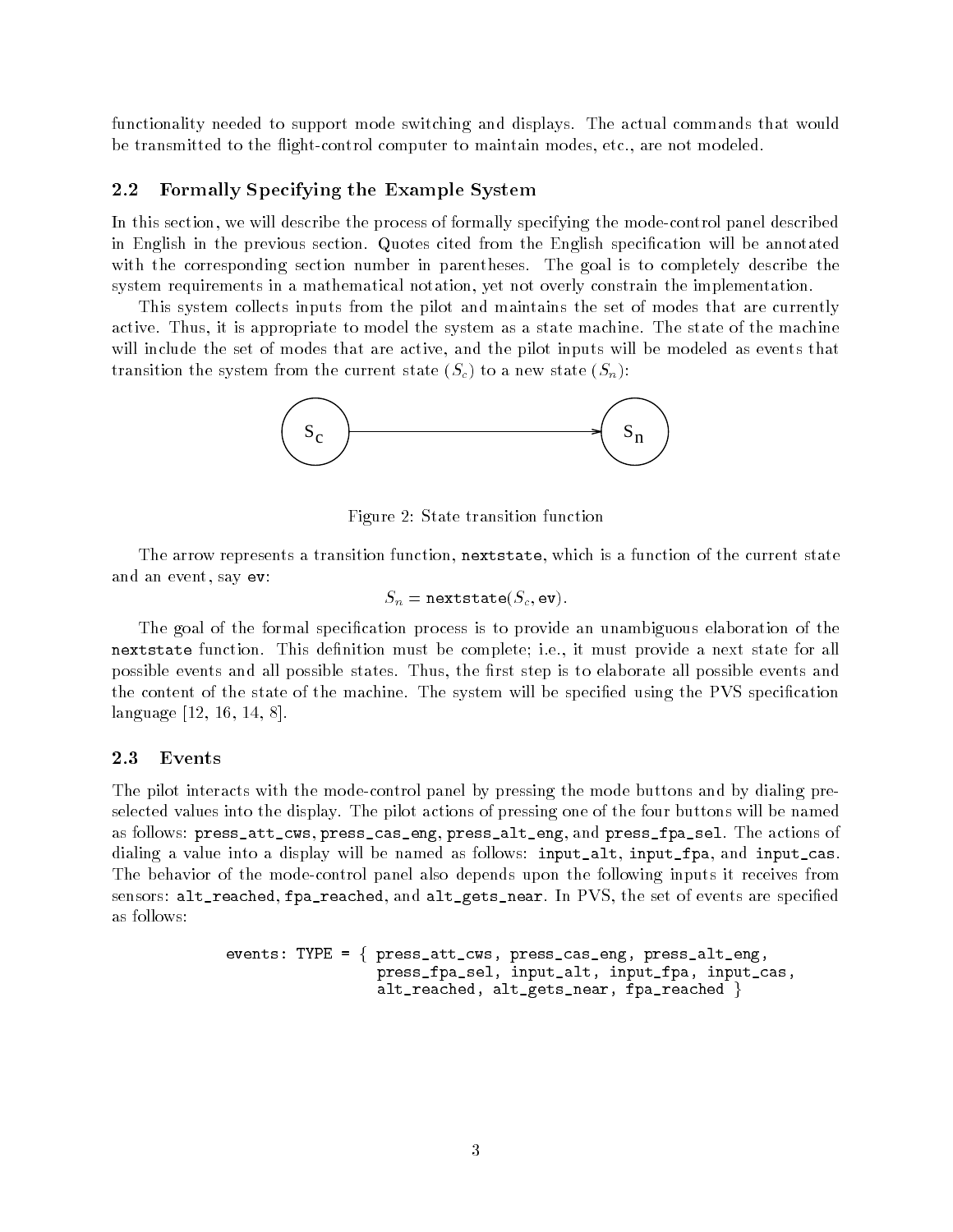### 2.4 State Description

The state of a system is a collection of attributes that represents the system's operation. In the example system, the set of active modes would certainly be a part of the system state. Also, the values in the displays that show altitude, flight-path-angle and air-speed and the readings from the airplane sensors would be included in the state. It is important to find a set of attributes that enable a full description of the system behavior and an efficient method of representing these attributes.

One possible approach to describing the system state for the example is to use a set to delineate which modes are active. For example,  $\{$  att\_cws, cas\_eng  $\}$  would represent the state of the system where both att\_cws and cas\_eng are engaged but alt\_eng and fpa\_sel are not engaged. The alt\_eng mode has the additional capability of being armed. Thus, a better approach to describing the example system state is to associate with each mode one of the following values: off, armed, or engaged. In PVS, a type or domain can be defined with these values:

mode\_status: TYPE =  $\{off, \text{ armed}, \text{engaged}\}\$ 

The state descriptor is as follows:

[# % RECORD att\_cws: mode\_status, cas\_eng: mode\_status, fpa\_sel: mode\_status, alt\_eng: mode\_status, #] % END

For example, the record

```
[att_cws=engaged, cas_eng=engaged, fpa_sel=off, alt_eng=off]
```
would indicate a system where both att\_cws and cas\_eng are engaged while fpa\_sel and alt\_eng are off. However, there is still a problem with the state descriptor. In the example system only alt\_eng can be armed. Thus, more restrictive domains are needed for the modes other than alt\_eng. This can be accomplished by defining the following sub-type of mode\_status:

off\_eng: TYPE =  ${mode:$  mode\_status | mode = off OR mode = engaged  $}$ 

Thus, the type off eng has two values: off and engaged. The state descriptor is thus modified to become:

> [# % RECORD att\_cws: off\_eng, cas\_eng: off\_eng, fpa\_sel: off\_eng, alt\_eng: mode\_status #] % END

The mode panel also maintains the state of the displays. To simplify the example, the actual values in the displays will not be represented. Instead, the state descriptor will only keep track of whether the value is a pre-selected value or the actual value read from a sensor. Thus, the following type is added to the formalism: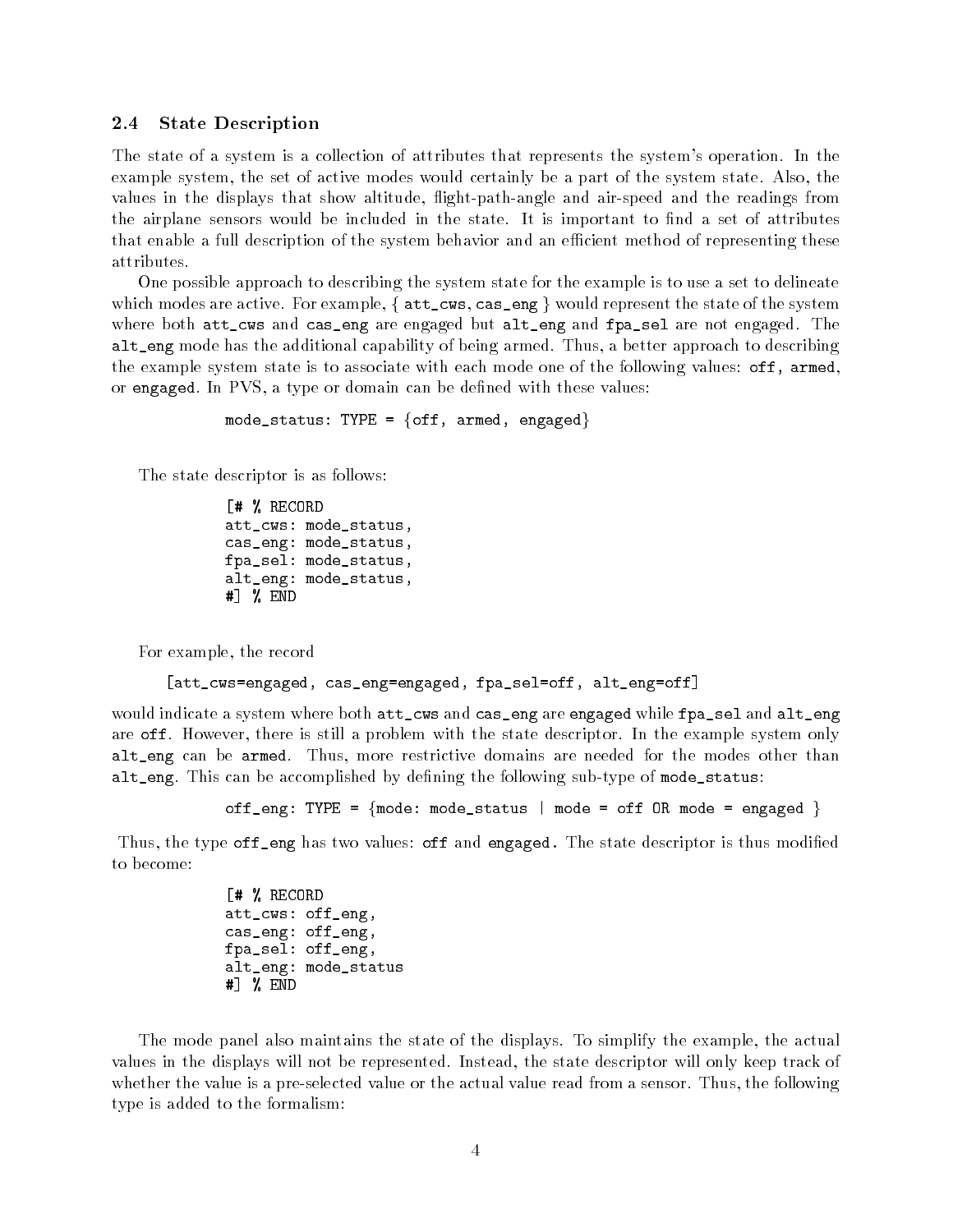```
disp_status: TYPE = {pre\_selected, current}
```
and three additional fields are added to the state descriptor:

alt\_disp: disp\_status fpa\_disp: disp\_status cas\_disp: disp\_status

The behavior of the mode-control panel does not depend upon the actual value of "altitude" but rather on the relationship between the actual value and the pre-selected value in the display. The following "values" of altitude are sufficient to model this behavior:

```
altitude_vals: TYPE = \{ away, near_pre_selected, at_pre_selected \},
```
and the following is added to the state descriptor:

altitude: altitude\_vals.

The final state descriptor is:

```
states: TYPE=[# % RECORD
       att_cws: off_eng,
       cas_eng: off_eng,
       fpa_sel: off_eng,
       alt_eng: mode_status,
       alt_disp: disp_status,
       fpa_disp: disp_status,
       cas_disp: disp_status,
       altitude: altitude_vals
       #] END
```
#### 2.5 Formal Specification of nextstate Function

Once the state descriptor is defined, the next step is to define a function to describe the system's operation in terms of state transitions. The nextstate function can be dened in terms of ten sub-functions, one for each event, as follows:

```
event: VAR events
st: VAR states
nextstate(st,event): states =
       CASES event OF
                press_att_cws: tran_att_cws(st),
               press_alt_eng: tran_alt_eng(st),
                press_fpa_sel: tran_fpa_sel(st),
                press_cas_eng: tran_cas_eng(st),
                input_alt : tran_input_alt(st),
                input_fpa : tran_input_fpa(st),
                input_cas : tran_input_cas(st),
                alt_reached : tran_alt_reached(st),
                fpa_reached : tran_fpa_reached(st),
                alt_gets_near: tran_alt_gets_near(st)
       ENDCASES
```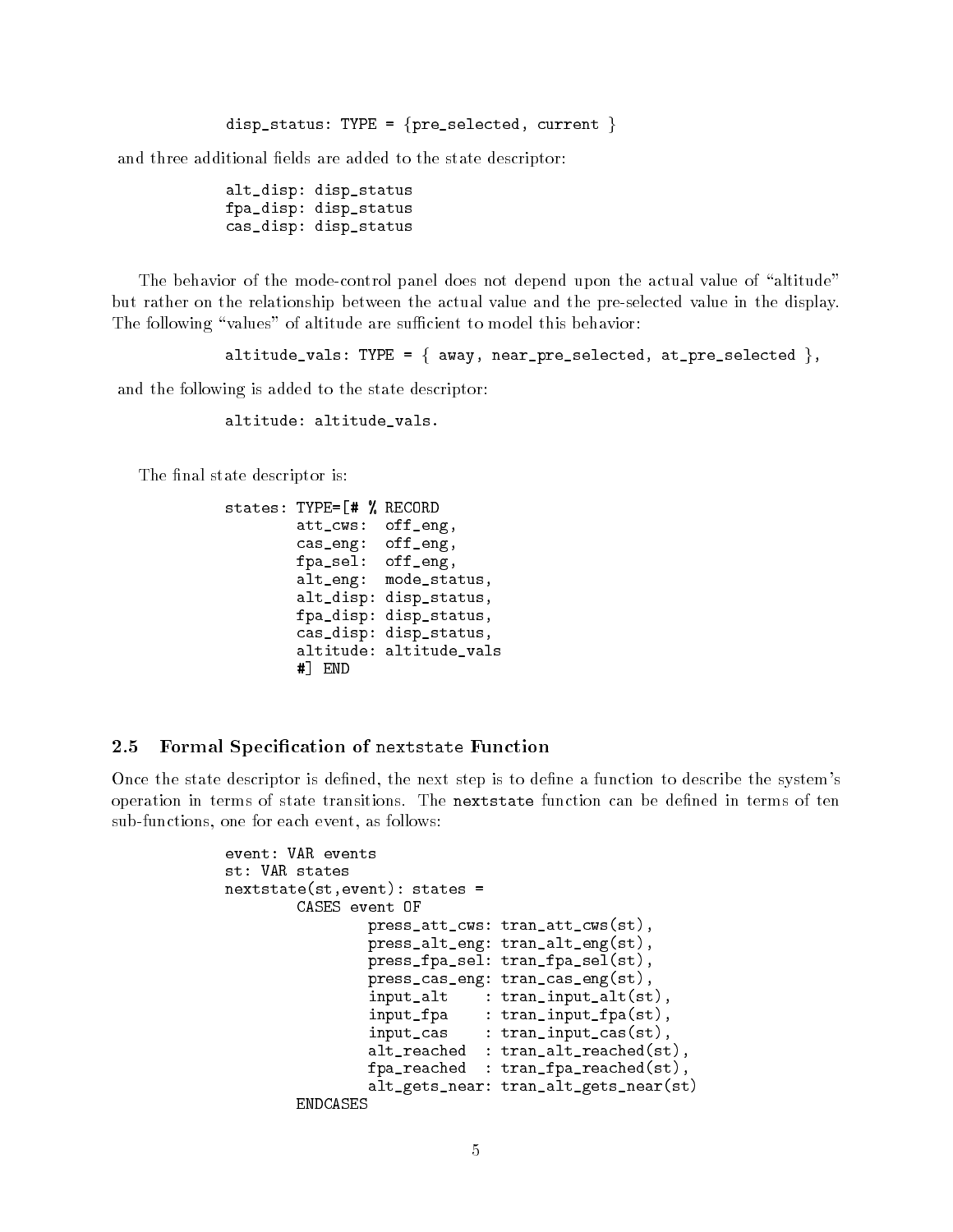The CASES statement is equivalent to an IF-THEN-ELSIF-ELSE construct. For example, if the event is press\_fpa\_sel then nextstate(st,event) =  $tran_fpa_sel(st)$ . The next step is to define each of these subfunctions.

#### 2.5.1 Specifying the att\_cws Mode

The tran\_att\_cws function describes what happens to the system when the pilot presses the att\_cws button. This must be specied in a manner that covers all possible states of the system. According to the English specication, the action of pressing this button attempts to engage this mode if it is off. Changing the att\_cws field to engaged is specified as follows:

$$
\tt{st \; WITH \; [att\_cws \; := \; engaged]} \, .
$$

The WITH statement is used to alter a record in PVS. This expression produces a new record that is identical to the original record  $st$  in every field except  $att\_cws$ . Of course, this is not all that happens in the system. The English specification also states that, "Only one of the [  $att\_cws$ ,  $fpa\_sel$ , or cas\_eng] modes can be engaged at any time" (1). Thus, the other modes must become something other than engaged. It is assumed that this means they are turned off. This would be indicated as:

```
st WITH [att_cws := engaged, fpa_sel := off,
         alt_eng := off].
```
The English specification also states that when a mode is disengaged, "...the display reverts to showing the 'current' value"  $(2)$ :

```
st WITH [att_cws := engaged, fpa_sel := off,
         alt_eng := off, alt_disp := current,
         fpa_disp := current].
```
Also, the English specification says that, "...if the attitude control wheel steering button is pressed while the attitude control wheel steering mode is already engaged, the button is ignored" (5). Thus, the full definition is:

```
tran_att_cws(st): states =
        IF att\_cws(st) = off THEN
                st WITH [att_cws := engaged, fpa_sel := off,
                         alt_eng := off, alt_disp := current,
                         fpa_disp := current]
       ELSE st %% IGNORE: state is not altered at all
        ENDIF
```
The formal specication has elaborated exactly what the new state will be. The English specication does not address what happens to the ALT display or the FPA display when they are pre-selected and the corresponding mode is not currently engaged. The English specification only covers the situation where the corresponding mode is engaged. However, the formal specification does explicitly indicate what will happen: the displays are returned to showing the current value. The process of developing a complete mathematical specification often leads to the discovery of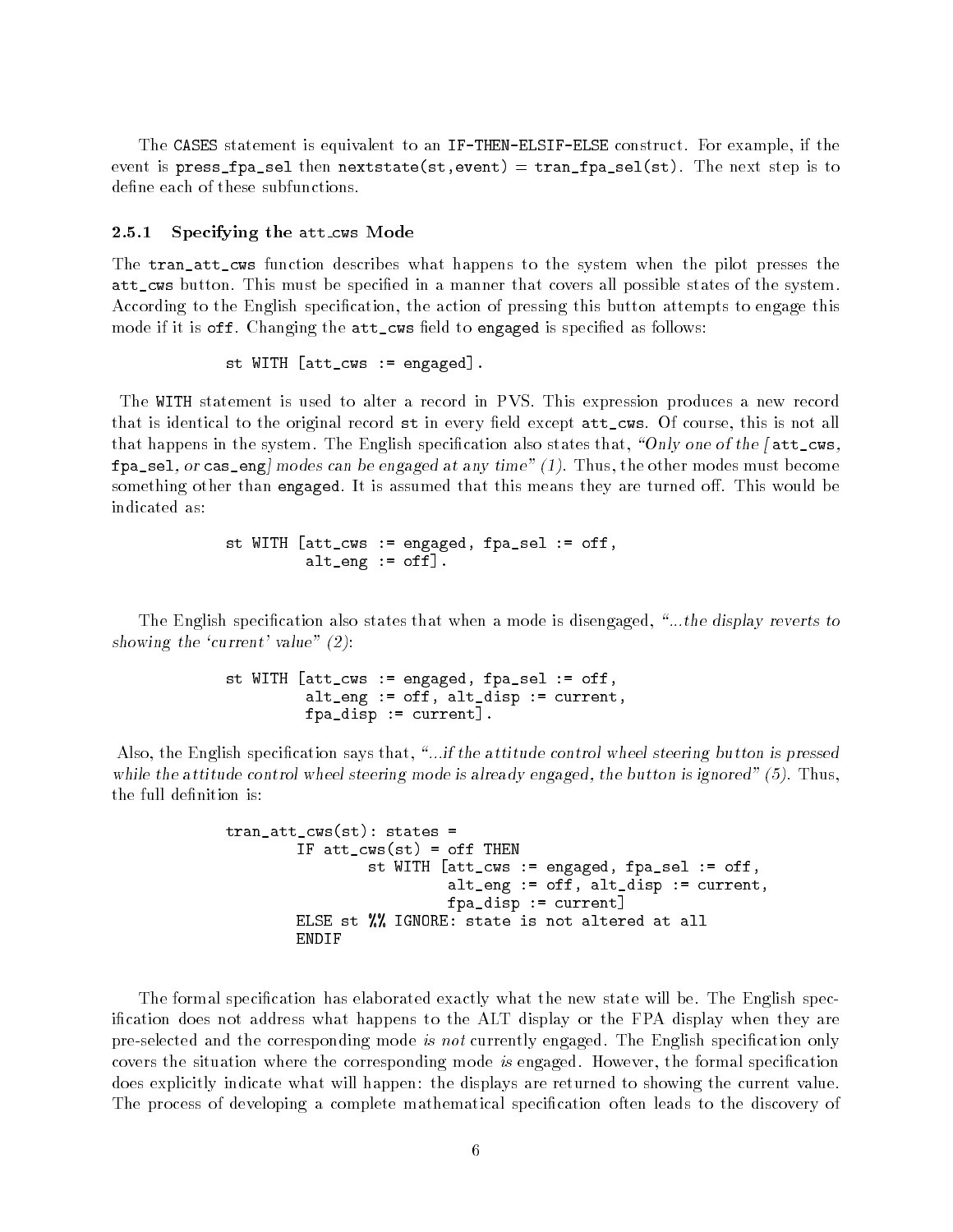ambiguities in the English specification. In a real system design process, the developer would communicate with the system designers to clarify what behaviors were intended for these cases. The clarications from the system designers would then be incorporated into the formal specication and also claried in the accompanying English system description. If, for example, the system designers responded that the pre-selected displays should only remain the same if the corresponding mode is off, the following specification would be appropriate:

```
tran_att_cws(st): states =
        IF att\_cws(st) = off THEN
                st WITH [att_cws := engaged, fpa_sel := off,
                         alt_eng := off,
                         alt_disp := IF alt_eng(st) = off THEN alt_disp(st)
                                     ELSE current ENDIF
                         fpa\_disp := IF fp1(self) = off THEN fp2disp(st)ELSE current ENDIF
                        ]
        ELSE st %% IGNORE: state is not altered at all
        ENDIF
```
We realize that this situation will arise in several other situations as well. In particular, whenever a mode (other than cas\_eng) becomes engaged, should any other "pre\_selected" displays be changed to current or should they remain pre\_selected? We decide to consult the system designers. They agreed that the displays should be returned to current and suggested that the following be added to the English specification

6. Whenever a mode other than cas\_eng is engaged, all other pre-selected displays should be returned to current.

We have labeled this as requirement 6.

#### 2.5.2 Specifying the cas eng Mode

The tran\_cas\_eng function describes what happens to the system when the pilot presses the cas\_eng button. This is the easiest mode to specify because its behavior is completely independent of the other modes. Pressing the cas\_eng button merely toggles this mode on and off. The complete function is:

```
tran_cas_eng(st): states =
        IF cas\_eng(st) = off THEN
           st WITH [cas_eng := engaged]
        ELSE
           st WITH [cas_eng := off, disp_cas := current]
        ENDIF
```
This specification states that if the cas\_eng mode is currently off, pressing the button will engage the mode. If the mode is engaged, pressing the button will turn the mode off. Thus, the button acts like a switch. When cas\_eng is disengaged the corresponding display, disp\_cas, is returned to current.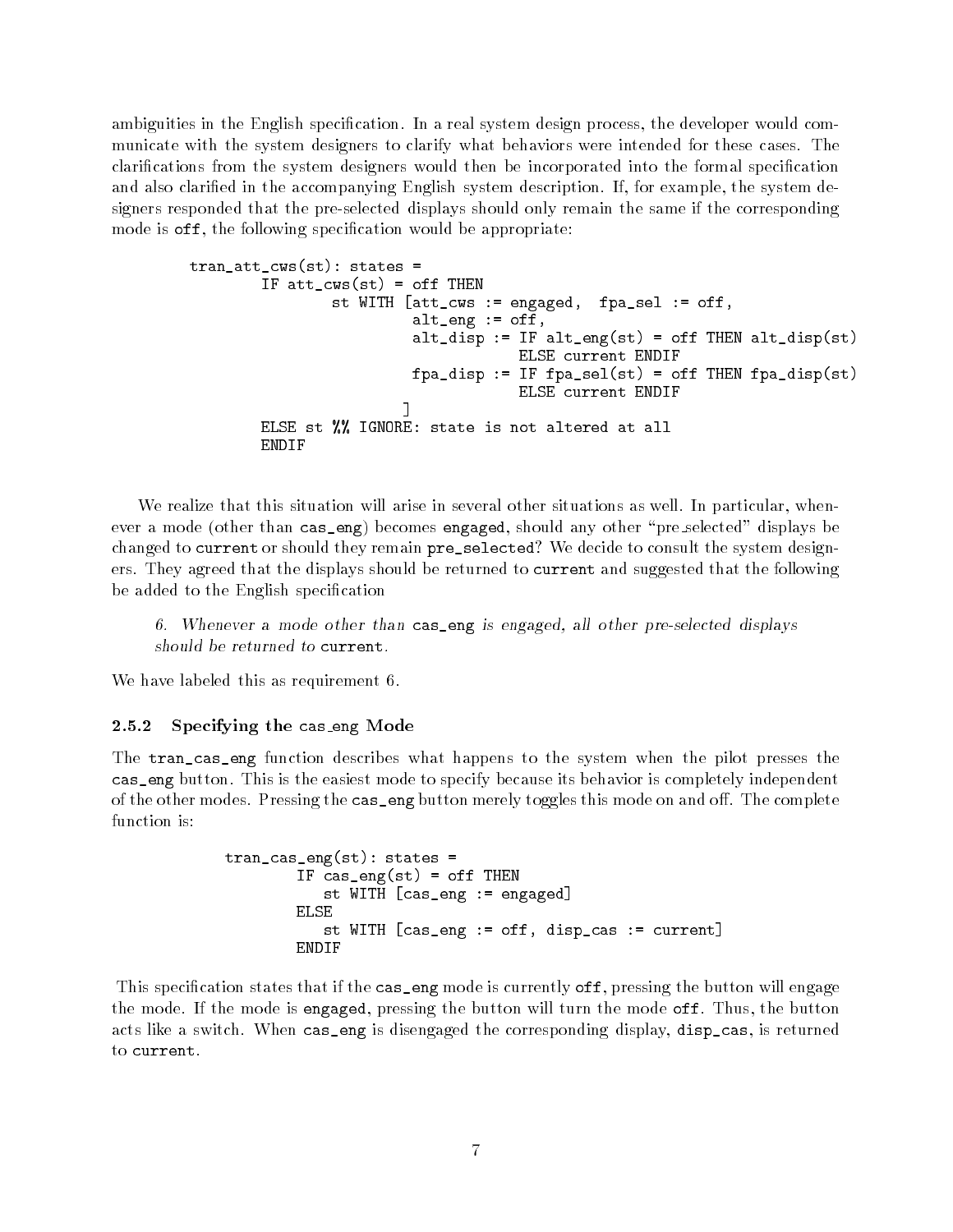#### 2.5.3 Specifying the fpa sel Mode

The tran\_fpa\_sel function describes the behavior of the system when the fpa\_sel button is pressed. The English specification states that this mode "need not be pre-selected  $(4)$ ". Thus, whether the FPA display is pre-selected or not the outcome is the same:

```
IF fpa_sel(st) = off THEN
  st WITH [fpa_sel := engaged, att_cws := off,
            alt_eng := off, alt_disp := current]
```
Note that the  $fpa$  sel mode engaged and the  $att_cws$  and  $alt_ceng$  are turned off as well. This was included because the English specification states that, "Engaging any of the first three modes will automatically cause the other two to be disengaged"  $(1)$ . Also note that this specification indicates that alt\_disp is set to current because the alt\_eng mode has been disengaged. This was done because the English specification states that, "Once the target value is achieved or the mode is disengaged, the display reverts to showing the 'current' value"  $(2)$ . If the alt\_eng mode is not currently active, the WITH update does not actually change the value, but merely updates that attribute to the value it already holds.

Since PVS requires that functions be completely defined, we must also cover the case where fpa\_sel is already engaged. We consult the English specification and find The calibrated air speed and flight-path angle buttons toggle on and off every time they are pressed.  $(5)$ . We interpret this to mean that if the fpa\_sel button is pressed while it is currently engaged, the mode will be turned off. This is specified as follows:

st WITH [fpa\_sel := off, fpa\_disp := current]

Because the mode is disengaged, the corresponding display is returned to current. We realize that we also must cover the situation where the alt\_eng mode is armed and the fpa\_sel is engaged. In fact, section (3) of the English specification indicates that this will occur when one presses the alt\_eng button and the airplane is far away from the pre-selected altitude. However, Section (3) does not tell is whether the disengagement of fpa\_sel will also disengage the armed alt\_eng mode. We decide to consult the system designers. They inform us that pressing the fpa\_sel button should turn off both the fpa\_sel and alt\_eng mode in this situation. Thus, we modify the state update statement as follows:

```
st WITH [fpa_sel := off, alt_eng := off,
         fpa_disp := current, alt_disp := current]
```
The complete specification is thus:

```
IF fpa_sel(st) = off THEN
    st WITH [fpa_sel := engaged, att_cws := off,
             alt_eng := off, alt_disp := current]
ELSE
   st WITH [fpa_sel := off, fpa_disp := current,
             alt_eng := off, alt_disp := current]
```
The perspicacious reader may have noticed that there is a mistake in this formal specication. The rest of us will discover it when a proof is attempted using a theorem prover in the later section entitled, "Formal Verification of the Example System."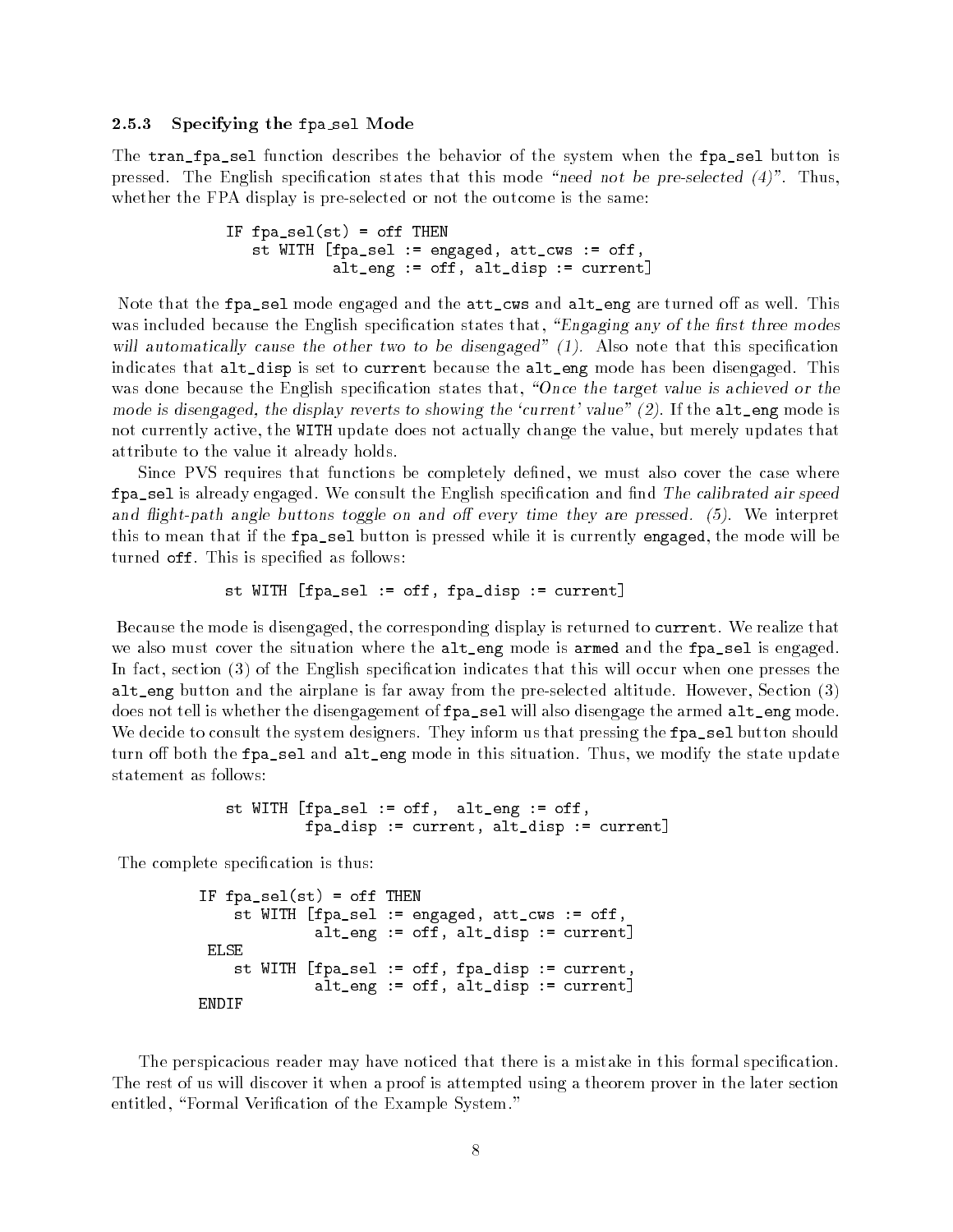#### 2.5.4 Specifying the alt\_eng Mode

The alt\_eng mode is used to capture a specified altitude and hold it. This is clearly the most difficult of the four to specify since it has a complicated interaction with the fpa\_sel mode.

The English specification states that, "The altitude must be pre-selected before the altitude engage button is pressed" (4). This is interpreted to mean that the command is simply ignored if an altitude has not been pre-selected. Consequently, the specification of  $tran\_alt\_eng$  begins:

```
tran_alt_eng(st): states =
  IF alt_disp(st) = pre_selected THEN
  ELSE % IGNORE command
  ENDIF
```
This specifies that the system state will change as a result of pressing the alt\_eng button only if the alt\_disp is pre\_selected.

We must now proceed to specify the behavior when the IF expression is true. The English specification indicates that if the aircraft is more than 1,200 feet from the target altitude, this request will be put on hold (the mode is said to be armed) and the fpa\_sel mode will be engaged instead. The English specification also says that, "The pilot must then dial in a flight-path angle at this point" (3). The question arises whether the fpa\_sel engagement should be delayed until this is done. Another part of the English specification offers a clue, "The calibrated air speed and flight-path angle values need not be pre-selected before the corresponding modes are engaged" (4). Although this specically addresses the case of pressing the fpa\_sel button and not the situation where the alt\_eng button indirectly turns this mode on, we suspect that the behavior is the same. Nevertheless, we decide to check with the system designers to make sure. The system designers explain that this is the correct interpretation and that this is the reason the mode is called "flight-path angle select" rather than "flight-path angle engage."

The behavior must be specied for the two situations: when the airplane is near the target and when it is not. There are several ways to specify this behavior. One way is for the state specification to contain the current altitude in addition to the target altitude. This could be included in the state vector as two numbers:

```
target_altitude: number
actual_altitude: number
```
The first number contains the value dialed in and the second the value last measured by a sensor. The specification would then contain:

IF abs(target\_altitude - actual\_altitude) > 1200 THEN

where abs is the absolute value function. If the behavior of the mode-control panel were dependent upon the target and actual altitudes in a multitude of ways, this would probably be the proper approach. However, in the example system the behavior is only dependent upon the relation of the two values to each other. Therefore, another way to specify this behavior is by abstracting away the details of the particular values and only storing information about their relative values in the state descriptor record. In particular, the altitude field of the state record can take on one of the following three values:

| away            | the pre-selected value is $> 1,200$ feet away                      |
|-----------------|--------------------------------------------------------------------|
|                 | near_pre_selected the pre-selected value is $\lt=$ 1,200 feet away |
| at_pre_selected | the pre-selected value $=$ the actual altitude                     |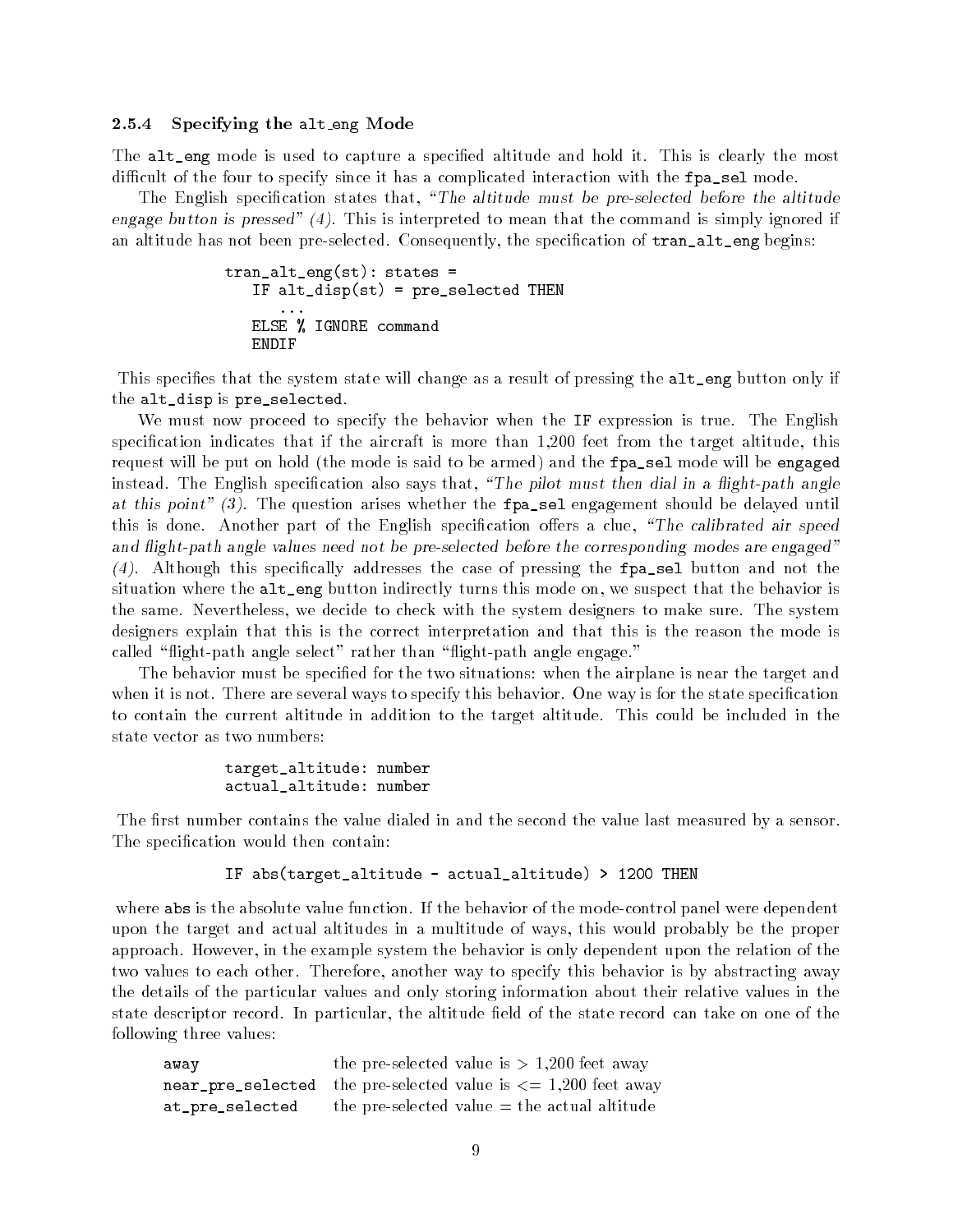The two different situations can then be distinguished as follows:

```
IF altitude(st) /= away THEN
```
When the value is not away, the alt\_eng mode is immediately engaged. This is specified as follows:

```
IF altitude(st) /= away THEN
   st WITH [alt_eng := engaged, att_cws := off,
            fpa_sel := off, fpa_disp := current]
```
Note that not only is the alt\_eng mode engaged, but this specification indicates that several other modes are affected as well. This was done because the English specification states that, "Engaging any of the first three modes will automatically cause the other two to be disengaged"  $(1)$ . Thus, both att\_cws and fpa\_sel are turned off when alt\_eng is engaged. This specification also returns the FPA display to current as required in the English specification "Once the target value is achieved or the mode is disengaged, the display reverts to showing the `current' value."  $(2)$ .<br>Now the behavior of the system must be specified for the other situation, when the aircraft is

away from the target altitude. In this case fpa\_sel is engaged and alt\_eng is armed:

ELSE st WITH [fpa\_sel := engaged, att\_cws := off, alt\_eng := armed]

As before, the att\_cws mode is also turned off.

So far we have not considered whether the behavior of the system should be different if the alt\_eng mode is already armed or engaged The English specification states that, "Pressing the altitude engage button while the system is already in altitude engage mode has no effect"  $(5)$ . However, there is no information about what will happen if the mode is armed. Once again, the system designers are consulted and we are told that the mode-control panel should ignore the request in this case as well. Thus, the first IF expression should be augmented to include a test of  $alt\_eng(st) = off$ :

IF alt\_eng(st) = off AND alt\_disp(st) = pre\_selected THEN

and the complete specification of  $tran\_alt\_eng$  becomes:

```
tran_alt_eng(st): states =
  IF alt_eng(st) = off AND alt_disp(st) = pre_selected THEN
     IF altitude(st) /= away THEN %% ENGAGED
        st WITH [att_cws := off, fpa_sel := off, alt_eng := engaged,
                fpa_disp := current]
     ELSE %% ARMED
        st WITH [att_cws := off, fpa_sel := engaged, alt_eng := armed]
     ENDIF
     st %% IGNORE request
  ENDIF
```
Note that the last ELSE takes care of both the armed and engaged cases.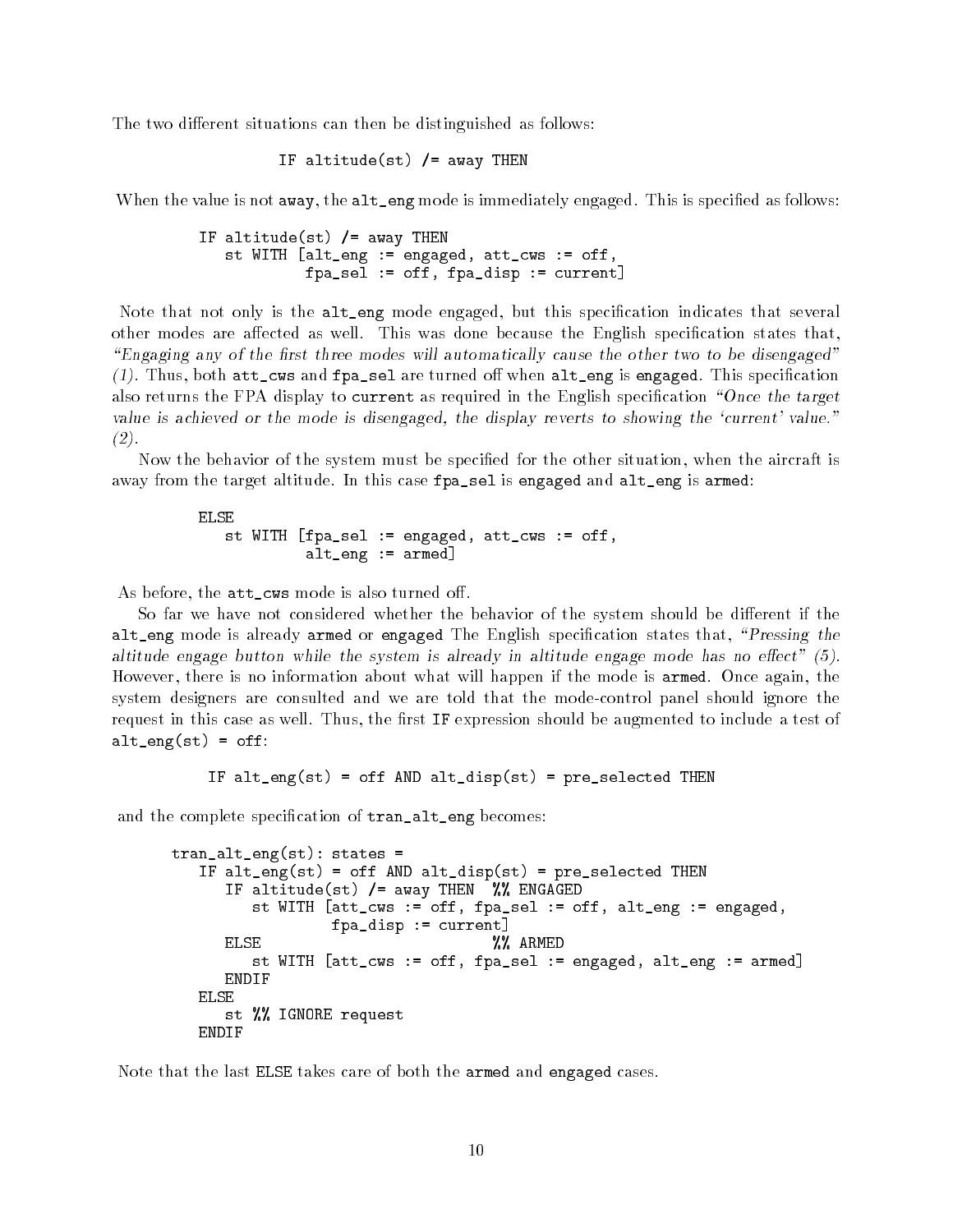#### 2.5.5 Input To Displays

The next three events that can occur in the system are input\_alt, input\_fpa, and input\_cas. These occur when the pilot dials a value into one of the displays. The input\_alt event corresponds to the subfunction of nextstate named tran\_input\_alt. The obvious thing to do is to set the appropriate fields as follows:

st WITH [alt\_disp := pre\_selected]

This is certainly appropriate when alt\_eng is off. However, we must carefully consider the two cases: (1) when the alt\_eng mode is armed and (2) when it is engaged. In this case, the pilot is changing the target value after the alt\_eng button has been pressed. The English specification required that the alt\_eng mode be pre\_selected before it could become engaged, but did not rule out the possibility that the pilot could change the target value once it was armed or engaged. We consult the system designers once again. They inform us that entering a new target altitude value should return the alt\_eng mode to off and the pilot must press the alt\_eng button again to re-engage the mode. We add the following to the English specification:

7. If the pilot dials in a new altitude while the alt\_eng button is already engaged or armed, then the alt\_eng mode is disengaged and the att\_cws mode is engaged. If the alt\_eng mode was armed then the fpa\_sel should be disengaged as well.

The reason given by the system designers was that they didn't want the altitude dial to be able to automatically trigger a new active engagement altitude. They believed it was safer to force the pilot to press the alt\_eng button again in order to change the target altitude.

Thus, the specification of tran\_input\_alt is:

```
tran_input_alt(st): states =
    IF alt_eng(st) = off THEN
          st WITH [alt_disp := pre_selected]
    ELSIF alt_eng(st) = armed OR alt_eng(st) = engaged THEN
          st WITH [alt_eng := off, alt_disp := pre_selected,
                   att_cws := engaged,
                   fpa_sel := off, fpa_disp := current]
    ELSE st %% no change needed already preselected
    ENDIF
```
The other input event functions are similar:

```
tran_input_fpa(st): states =
   IF fpa_sel(st) = off THEN st WITH [fpa_disp := pre_selected]
   ELSE st
  ENDIF
tran_input_cas(st): states =
   IF cas_eng(st) = off THEN st WITH [cas_disp := pre_selected]
  ELSE st
  ENDIF
```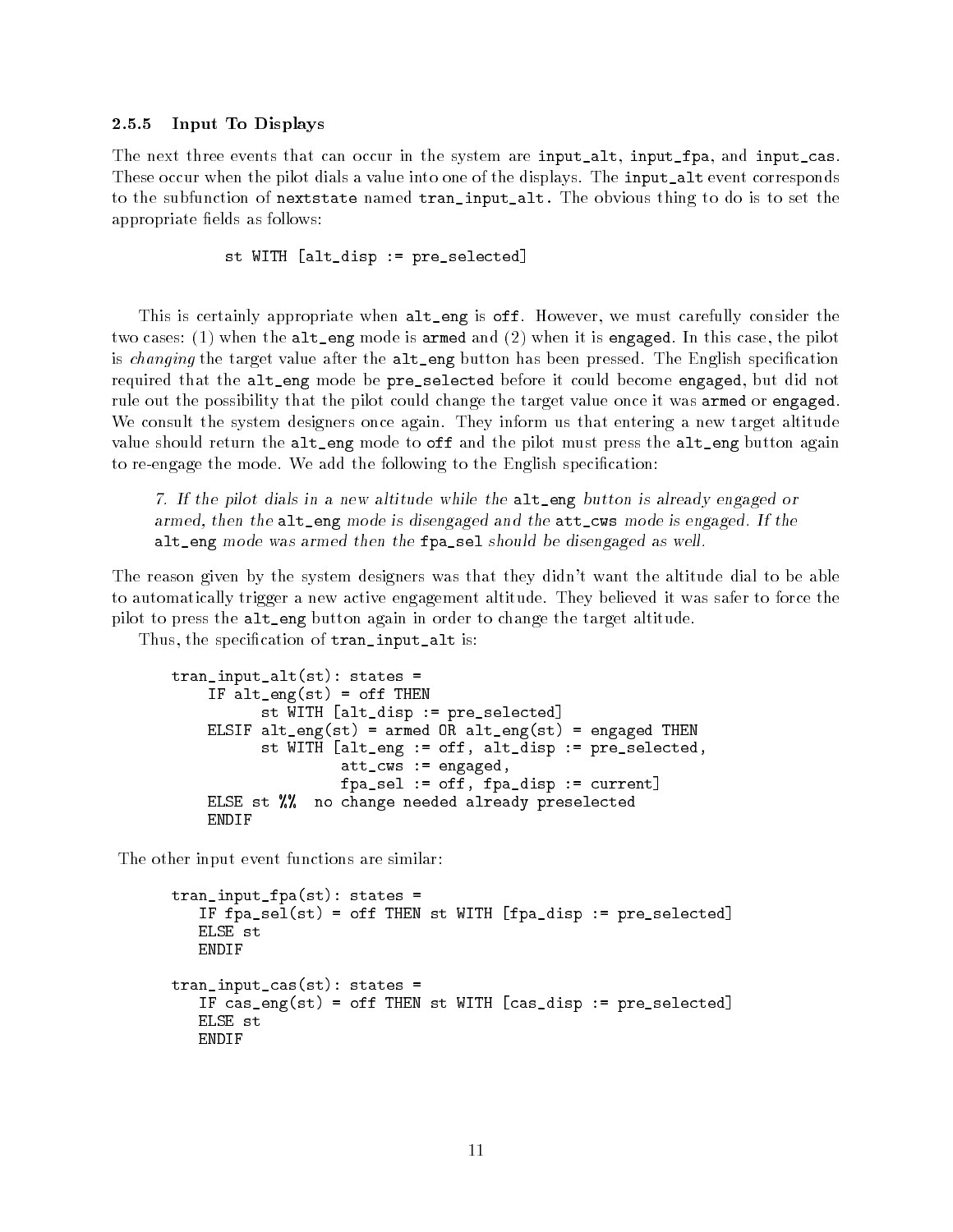#### Other Actions  $2.5.6$

There are other events that are not initiated by the pilot but that still affect the mode-control panel: changes in the sensor input values. As described previously, rather than including the specic values of the altitude sensor, the state descriptor only records which of the following is true of the pre-selected altitude value:

> the pre\_selected value is  $> 1,200$  feet away away near\_pre\_selected the pre\_selected value is <= 1,200 feet away at\_pre\_selected the pre\_selected value = the actual altitude

Events must be defined that correspond to significant changes in the altitude so as to affect the value of this field in the state. Three such events affect the behavior of the panel:

| alt_gets_near | the altitude is now near the pre_selected value       |
|---------------|-------------------------------------------------------|
|               | but not equal                                         |
| alt_reached   | the altitude reaches the pre_selected value           |
| alt_gets_away | the altitude is no longer near the pre_selected value |

The transition subfunction associated with the first event must consider the case where the alt\_eng mode is armed because the English spec states that "The flight-path angle select mode will remain engaged until the aircraft is within 1,200 feet of the desired altitude, then the altitude engage mode is automatically engaged." (3)

```
tran_alt_gets_near(st): states =
   IF alt_eng(st) = armed THEN
      st WITH [altitude := near_pre_selected,
               alt_eng := engaged,
               fpa_sel := off, fpa_disp := current]
  ELSE
      st WITH [altitude:= near_pre_selected]
  ENDIF
```
The subfunction associated with second event is similar, because we can't rule out the possibility that the event alt\_reached may occur without alt\_gets\_near occurring first:

```
tran_alt_reached(st): states =
  IF alt_eng(st) = armed THEN
     st WITH [altitude := at_pre_selected, alt_disp := current,
              alt_eng := engaged, fpa_sel := off, fpa_disp := current]
  ELSE
     st WITH [altitude:= at_pre_selected, alt_disp := current]
  ENDIF
```
Note that in this case, the alt\_disp field is returned to current because the English specification states, "Once the target value is achieved or the mode is disengaged, the display reverts to showing the 'current' value."  $(2)$ .

The third event (i.e. alt\_gets\_away) is problematic in some situations. If the alt\_eng mode is engaged, is it even possible for this event to occur? The 
ight-control system is actively holding the altitude of the airplane at the pre-selected value. Thus, unless there is some ma jor external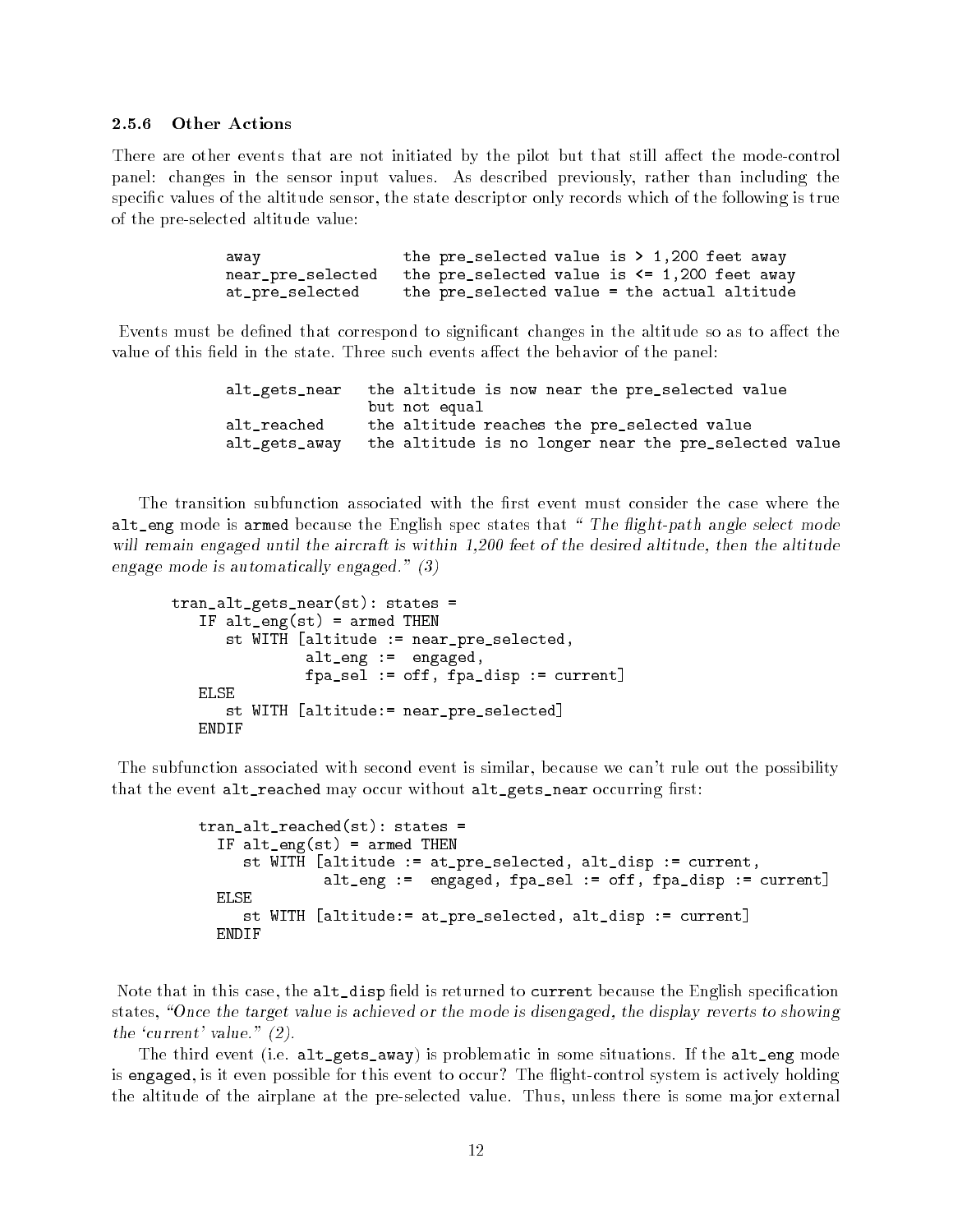event such as a wind-shear phenomenon, this should never occur. Of course, a real system should be able to accommodate such unexpected events. However, to shorten this example, it will be assumed that such an event is impossible, and thus is not included in the specification as a possible event 1 .

There is one other event corresponding to the flight-path angle being reached fpa\_reached This event has no impact on the behavior of the panel other than changing the status of the FPA display.

tran\_fpa\_reached(st): states = st WITH [fpa\_disp := current]

#### 2.6 Initial State

The formal specification must include a description of the state of the system when the modecontrol panel is first powered on. One way to do this would be to define a particular constant, say st0, that represents the initial state:

```
st0: states = (# att_cws := engaged, cas_eng := off,
                 fpa_sel := off, alt_eng := off,
                 alt_disp := current, fpa_disp := current,
                 cas_disp := current, altitude := away #)
```
Alternatively, one could dene a predicate (i.e., a function that returns true or false) that indicates when a state is equivalent to the initial state:

```
is_initial(st): bool =
att_cws(st) = engaged AND cas_eng(st) = off AND fpa_sel(st) = off
              AND alt_eng(st) = off AND alt_disp(st) = current AND
              AND fpa_disp(st) = current AND cas_disp(st) = current
```
Note that this predicate does not specify that the altitude field must have a particular value (e.g. away). Thus, this predicate defines an equivalence class of states, not all identical, in which the system could be initially. This is the more realistic way to specify the initial state since it does not designate any particular "altitude" value.

### 2.7 Formal Verification of the Example System

The formal specification of the mode-control panel is complete. But how does the system developer know that the specication is correct? Unlike the English specication, the formal specication is known to be detailed and precise. But it could be *unambiguously wrong*. Since this is a requirements specification, there is no higher-level specification against which to prove this one. Therefore, ultimately the developer must rely on human inspection to insure that the formal specication is "what was intended." Nevertheless, the specification can be analyzed in a formal way. In particular, the developer can postulate properties that he believes should be true about the system and attempt to prove that the formal specification satisfies these properties. This process serves to reinforce the belief that the specification is what was intended. If the specification cannot be proved to meet the desired properties, the problem in the specification must be found or the property must be modified

 $^1\rm{The~situation~where~the~alt\_eng~mode$  is not engaged or armed is not difficult to specify, but also does not add anything pedagogically significant to the specification.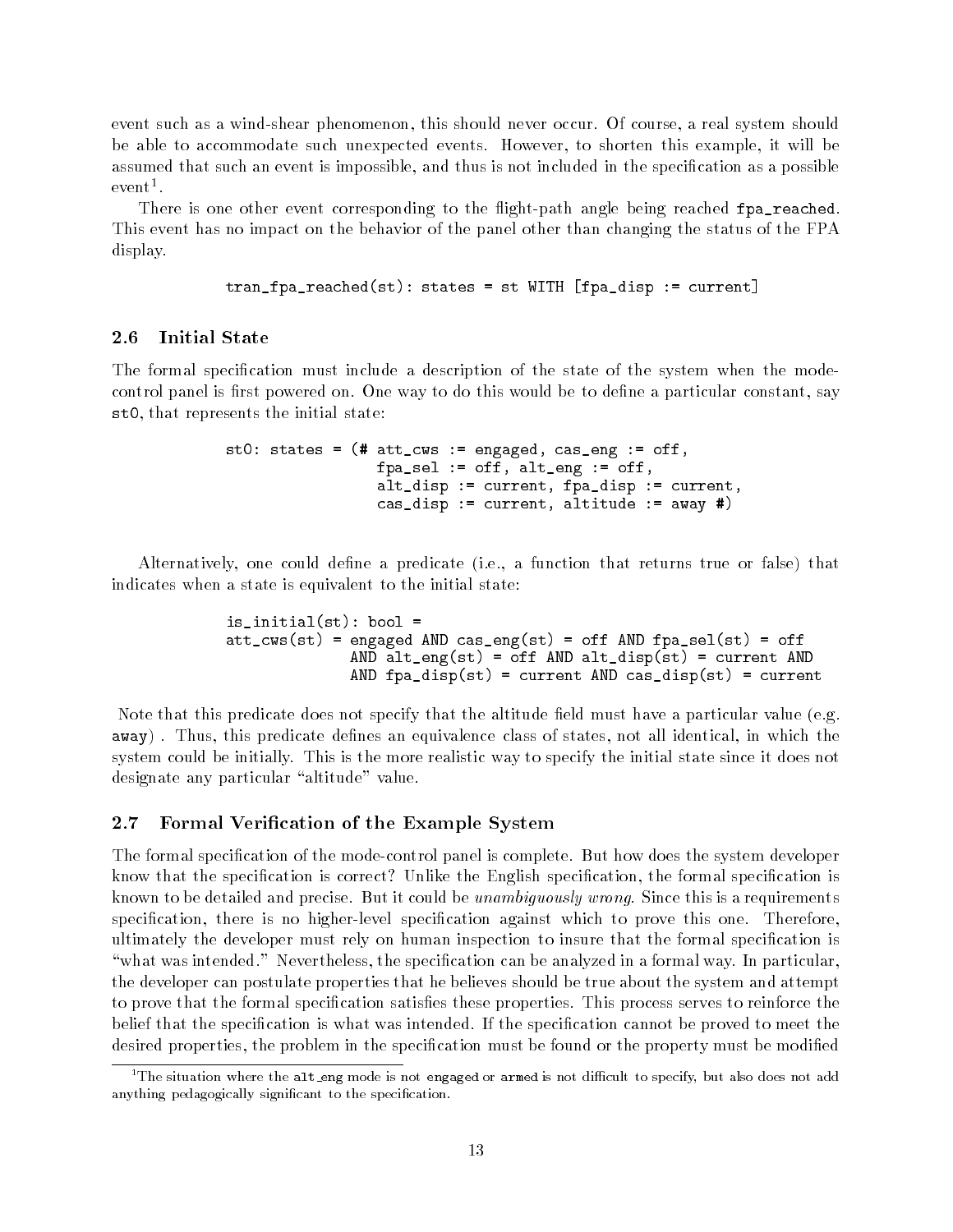until the proof can be completed. In either case, the developer's understanding of and confidence in the system is increased.

In the English specication of the mode-control panel, there were several statements made that characterize the overall behavior of the system. For example, "One of the three modes  $[$ att\_cws,  $fpa\_sel$ , or  $alt\_eng$  should be engaged at all times" (1). This statement can be formalized, and it can be proved that no matter what sequence of events occurs, this will remain true of the system. Properties such as this are often called system invariants. This particular property is formalized as follows:

> att\_cws(st) = engaged OR fpa\_sel(st) = engaged OR alt\_eng(st) = engaged

Another system invariant can be derived from the English specification: "Only one of the first three modes  $[\texttt{att\_cws}, \texttt{fp\_sel}, \texttt{alt\_eng}]$  can be engaged at any time" (1). This can be specified in several ways. One possible way is as follows:

```
(alt_eng(st) /= engaged OR fpa_sel(st) /= engaged)
AND (att_cws(st) = engaged IMPLIES
          alt_eng(st) /= engaged AND fpa_sel(st) /= engaged)
```
Finally, it would be prudent to insure that whenever alt\_eng is armed, that fpa\_sel is engaged:

 $(\text{alt\_eng}(\text{st}) = \text{armed IMPLIES}$  fpa\_sel(st) = engaged).

All three of these properties can be captured in one predicate (i.e. a function that is true or false) as follows:

```
valid\_state(st): bool =(\text{att\_cws(st)} = \text{engaged})OR fpa_sel(st) = engaged
                 OR alt_eng(st) = engaged)
        AND (alt_eng(st) /= engaged OR fpa_sel(st) /= engaged)
        AND (att_cws(st) = engaged IMPLIES
                 alt_eng(st) /= engaged AND fpa_sel(st) /= engaged)
        AND (alt_eng(st) =armed IMPLIES fpa_sel(st) = engaged)
```
The next step is to prove that this is always true of the system. One way to do this is to prove that the initial state of the system is valid, and that if the system is in a valid state before an event, then it is in a valid state after an event, no matter what event occurs. In other words, we must prove the following two theorems:

```
initial_good: THEOREM is_initial(st) IMPLIES valid_state(st)
nextstate_good: THEOREM valid_state(st) IMPLIES
                            valid_state(nextstate(st,event))
```
These two theorems effectively prove by induction that the system can never enter a state that is not valid. Both of these theorems are proved by the single PVS command GRIND. The PVS system replays the proofs in 192 secs. on a Sparc 20 with 32 Megabytes of memory. The following proof reduces the execution time to 57.0 secs: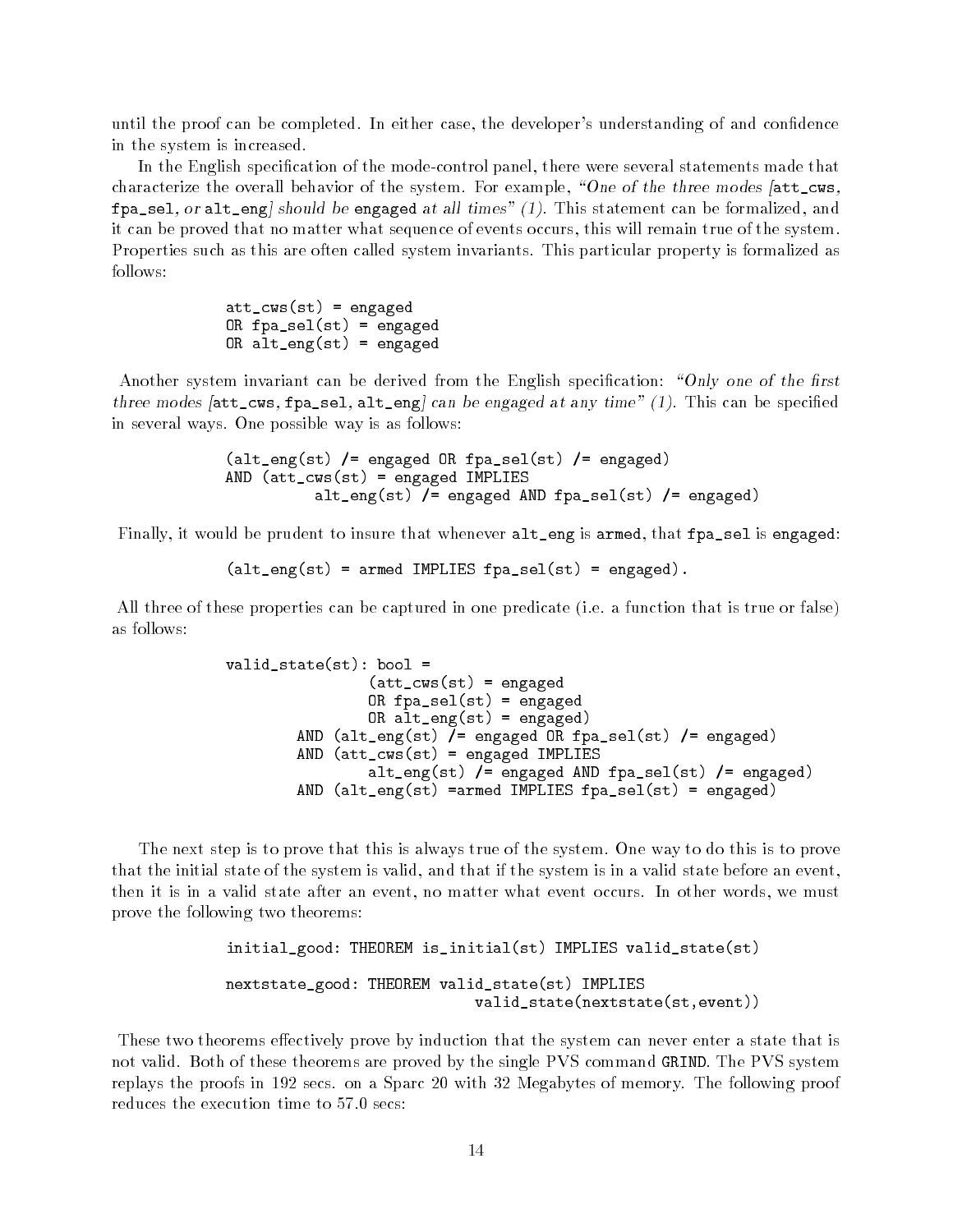```
(uu
(Construction of the construction of the construction of the construction of the construction of the construction of the construction of the construction of the construction of the construction of the construction of the c
 (SKOSIMP*)
 (EXPAND "nextstate")
 (LIFT-IF)
 (GROUND)
 (("1" (HIDE -1) (GRIND))
   ("2" (HIDE -1 2) (GRIND))
   ("3" (HIDE -1 2 3) (GRIND))
   ("4" (HIDE -1 2 3 4) (GRIND))
   ("5" (HIDE -1 2 3 4 5) (GRIND))
   ("6" (HIDE -1 2 3 4 5 6) (GRIND))
   ("7" (HIDE -1 2 3 4 5 6 7) (GRIND))
   ("8" (HIDE -1 2 3 4 5 6 7 8) (GRIND))
   ("9" (HIDE -1 2 3 4 5 6 7 8 9) (GRIND))
   ("10" (HIDE 1 3 4 5 6 7 8 9 10) (GRIND))))
```
As mentioned earlier, the specification of  $fpa$  sel contains an error. On the attempt to prove the nextstate\_good theorem on the erroneous version of fpa\_sel described earlier, the prover stops with the following sequent:

```
nextstate_good :
-1fpa\_sel(st!1) = engaged-2press_fpa_sel?(event!1)
  1 - 2 - 2 - 2|-------
\mathbf{1}att\_cws(st!1) = engaged\overline{2}alt\_eng(st!1) = engaged
     press_att_cws?(event!1)
3
\overline{4}4 press_alt_eng?(event!1)
```
The basic idea of a sequent is that one must prove that one of the statements after the  $\vert$ ------is provable from the statements before it. In other words, one must prove:

 $-1$  AND  $-2$  ===> 1 OR 2 OR 3 OR 4

Immediately we see that formulas  $\{3\}$  and  $\{4\}$  are impossible, because press\_fpa\_sel?(event!1) tells us that event!1 = press\_fpa\_sel and not press\_att\_cws or press\_alt\_eng. Thus, we must establish  $\{1\}$  or  $\{2\}$ . However, this is impossible. But, there is nothing in this sequent to require that  $att_cws(st!)$  = engaged or  $alt_ceng(st!)$  = engaged. Thus, it is obvious at this point that something is wrong with the specification or the proof. It is clear that the difficulty surrounds the case when the event press\_fpa\_sel occurs, so we examine tran\_fpa\_sel more closely. We realize that the specification should have set  $att\_cws$  to engaged as well as turning off the fpa\_sel mode and alt\_eng mode:

```
tran_fpa_sel(st): states =
   IF fpa_sel(st) = off THEN
       st WITH [fpa_sel := engaged, att_cws := off, alt_eng := off,
                alt_disp := current]
   FLSE
       st WITH [fpa_sel := off, fpa_disp := current,
                att_cws := engaged,
                alt_eng := off, alt_disp := current]
  ENDIF
```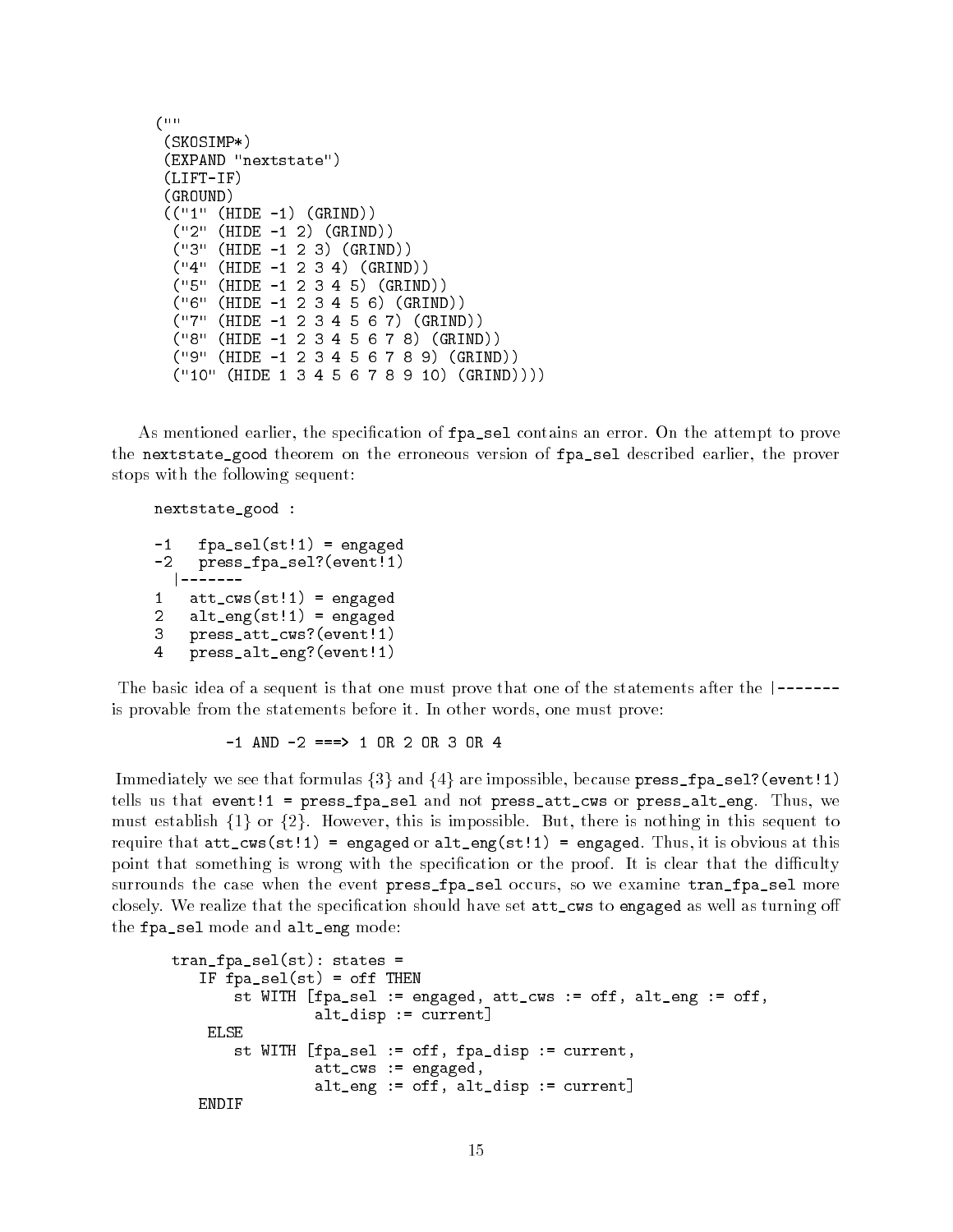This modication is necessary because otherwise the system could end up in a state where no mode was currently active. After making the correction, the proof succeeds.

It should be pointed out that the predicate good must be sufficiently strong to make the induction go through. Alternatively one can prove theorems of the form:

```
reachable(st) IMPLIES good(st)
```
where  $\texttt{reachable}(\texttt{st})$  is a predicate that delineates all states that are reachable from the initial state. The predicate reachable is typically recursively defined, so the theorem in this form must be proved by using induction explicitly.

## 3 A Different Decomposition

Many systems can be specied using the state-machine method illustrated in this chapter. However, as the state-machine becomes complex, the specification of the state transition functions can become exceedingly complex. Therefore, many different approaches have been developed to define the state machine in a manner that is convenient for different applications. Some of the more widely known are decision tables, decision trees, state-transition diagrams, state-transition matrices, Statecharts, Superstate and R-nets [7].

Although these methods effectively accomplish the same thing—the delineation of the state machine—they vary greatly in their input format. Some use graphical notation, some use tables, and others use language constructs. Some industries have used table-oriented methods because they believe that they are more readable for specications that require a large number of pages. An interesting new approach is being developed by the Naval Research Lab called the Software Cost Reduction (SCR) method [5]. In the SCR method, a system is a collection of state machines (called mode classes) operating in parallel. The states of the machines are called modes. The transition of these state machines can be triggered by mode changes in other machines or by a change in an input variable.

Some of the above methods decompose the specication by mode rather than by event. This approach may be easier to comprehend and thus easier to validate by human inspection. To explore this possibility, the auto-pilot will be re-specied in a manner that treats each mode in isolation. Rather than decompose the state-transition function into subfunctions according to the triggering event, we will decompose the function into subfunctions that describe each of the state components (i.e., buttons, displays, etc.) in isolation from each other:

```
NEXTSTATE(st,event): states =
          st WITH [att_cws := NEXT_ATT_CWS(st,event),
                   cas_eng := NEXT_CAS_ENG(st,event),
                   fpa_sel := NEXT_FPA_SEL(st,event),
                   alt_eng := NEXT_ALT_ENG(st,event),
                   cas_disp := NEXT_CAS_DISP(st,event),
                   fpa_disp := NEXT_FPA_DISP(st,event),
                   alt_disp := NEXT_ALT_DISP(st,event),
                   altitude := NEXT_ALTITUDE(st,event)]
```
Each of these subfunctions are then defined by a table. For example, the  $att\_cws$  mode is defined as follows: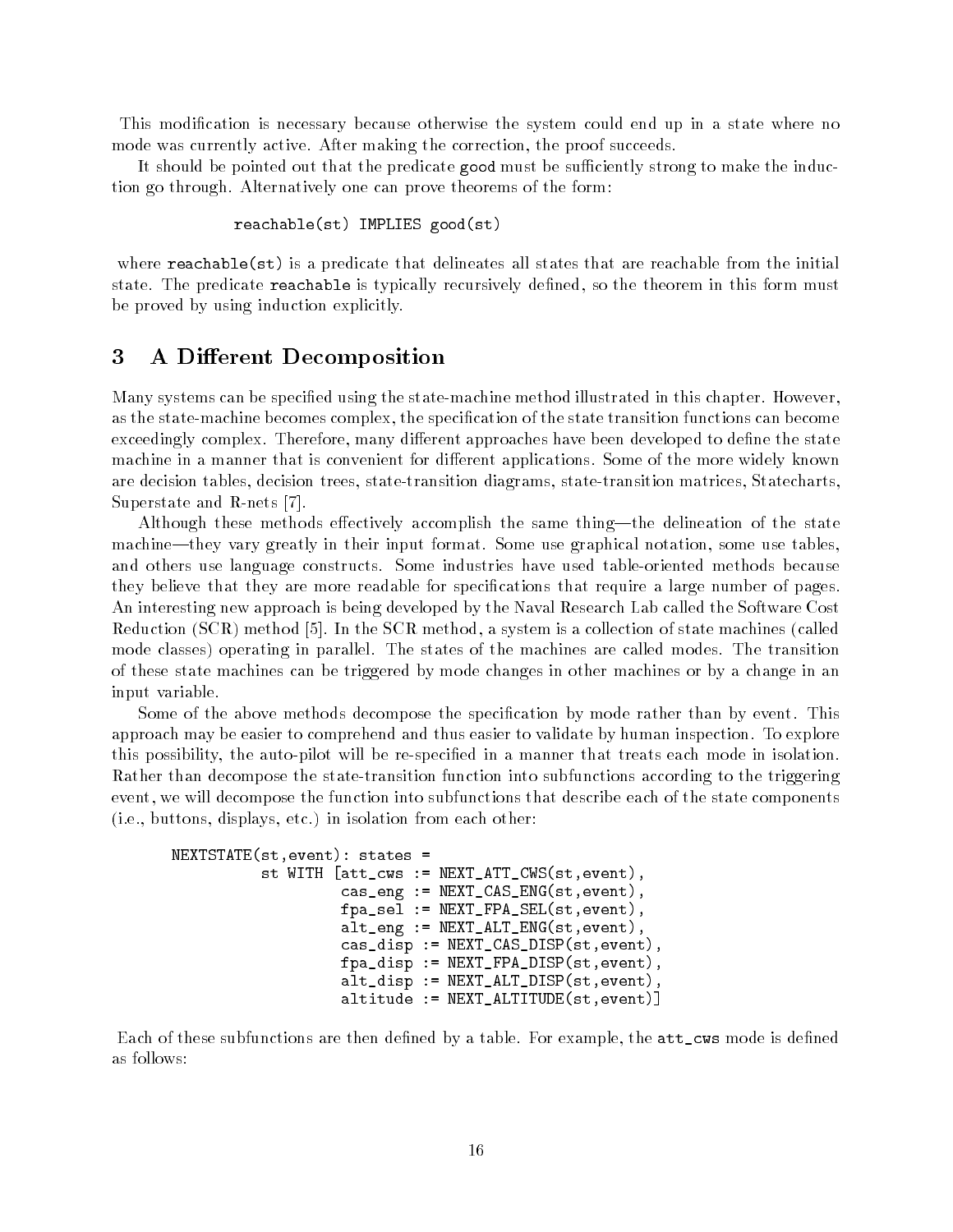| att_cws | event                                          | new mode |
|---------|------------------------------------------------|----------|
| off     | press_att_cws                                  | engaged  |
|         | $press\_fpa\_sel$ WHEN $fpa\_sel(s) = engaged$ | engaged  |
|         | $press\_alt\_eng$ WHEN $alt\_eng(s)$ = armed   | engaged  |
|         | $press$ alt_eng WHEN alt_eng(s) = engaged      | engaged  |
|         | ALL others                                     | off      |
| engaged | $pres\_fpa\_sel$ WHEN $fpa\_sel(s) = engaged$  | off      |
|         | $press$ alt_eng WHEN alt_disp(s) = pre         |          |
|         | AND $alt_{eng}(s) = off$                       | off      |
|         | ALL others                                     | engaged  |

The first column lists all possible states of  $att\_cws$  prior to the occurrence of an event. The second column delineates all of the events which change the state of the att\_cws mode. The event can be simple as in the first row (i.e. press\_att\_cws) or it may be restricted to trigger a transition only when the state satisfies the predicate following the WHEN keyword. The third column lists the new state of the att\_cws mode after the occurrence of the event.

A still more compact table can be constructed using the PVS table syntax. Each of the triggering events are listed as column headers:

The NEXT ATT CWS Mode

|         | press_att_cws | press_tpa_sel | press_alt_eng | input_alt    |         |
|---------|---------------|---------------|---------------|--------------|---------|
| οП      | engaged       | 'Ipa(st-      |               | laltt<br>C 1 | оn      |
| engaged | engaged       | tpa(st.       | Palt(st       | engaged      | engaged |

where

```
Palt(st) = IF alt_eng(st) = off AND alt_disp(st) = pre\_selectedTHEN off ELSE engaged ENDIF,
Pfpa(st) = IF fpa_sel(st) = engaged THEN engaged ELSE off ENDIF,
Ialt(st) = IF alt_eng(st) = armed OR alt_eng(st) = engaged THEN engagedELSE att_cws(st) ENDIF
```
The special function definitions are necessary when the behavior is dependent upon factors other than the current event and the current value of the mode being defined. For example, when the att\_cws behavior is dependent upon the current value of the alt\_eng mode. In fact wherever there is a WHEN clause, a special subfunction will have to be dened. Although this approach is not as readable as the previous table, it is formalizable within PVS.

To make the tables more compact and usable, the following name changes will be made: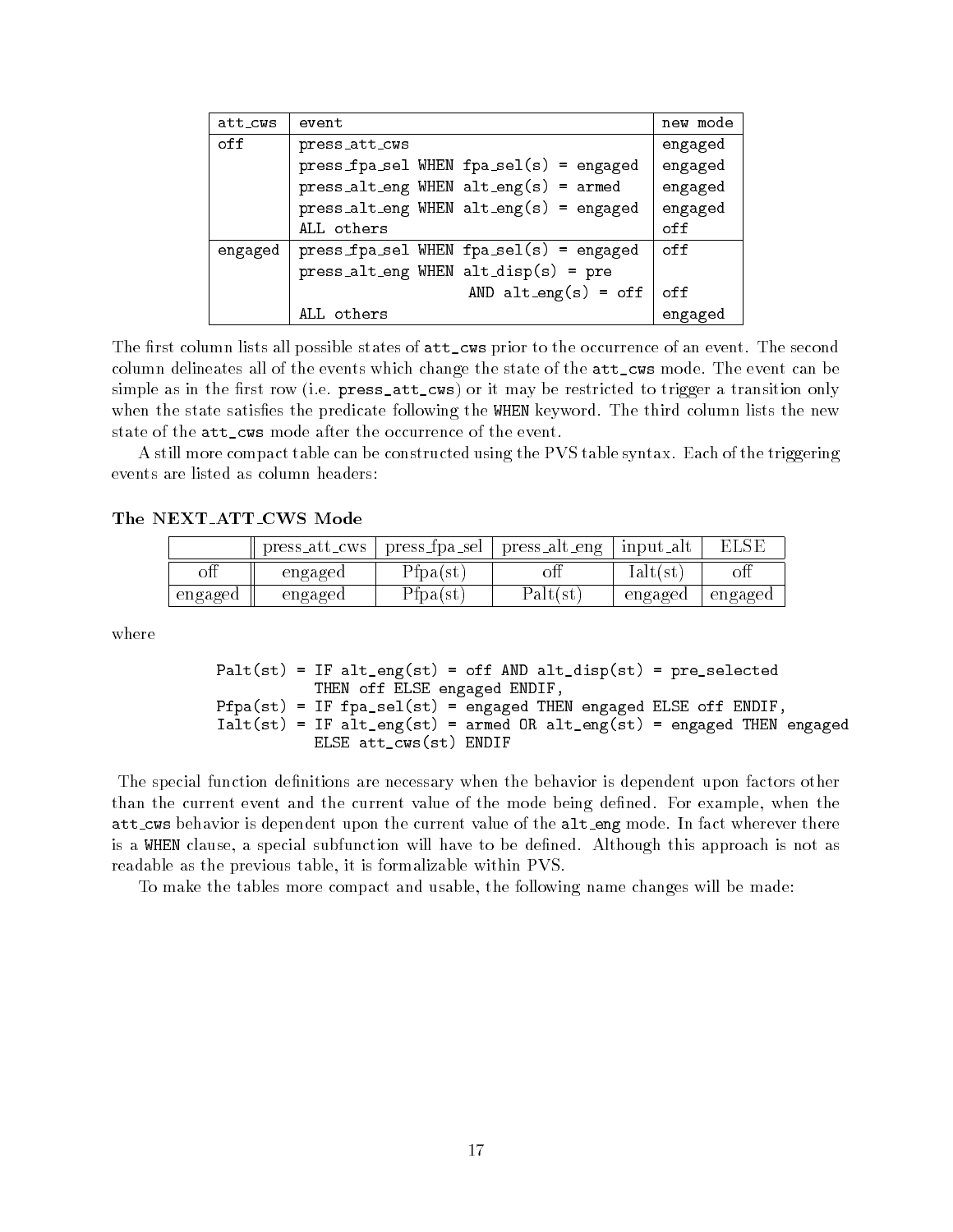| old name          | new name          |
|-------------------|-------------------|
| pre_selected      | pre               |
| armed             | arm               |
| engaged           | eng               |
| near_pre_selected | near              |
| at pre_selected   | at                |
| press_att_cws     | P <sub>_CWS</sub> |
| press_cas_eng     | P <sub>cas</sub>  |
| press_fpa_sel     | P_fpa             |
| press_alt_eng     | P_alt             |
| input_alt         | $L$ alt           |
| input_fpa         | I_fpa             |
| input_cas         | Lcas              |
| alt_reached       | alt_re            |
| alt_gets_near     | alt_ne            |
| fpa_reached       | fpa_re            |

# 3.1 Re-specifying the Autopilot in a Mode Decomposition Style

 $\overline{\phantom{a}}$ 

Using this approach, all of the modes can be defined:

The NEXT ATT CWS Mode

|     | $\sim$ CWS | _rpa                      | -al     | $\overline{a}$  |     |
|-----|------------|---------------------------|---------|-----------------|-----|
|     | eng        | 'tpa(                     |         | lal             |     |
| eng | eng        | $\pm$ 1pa(s <sup>t+</sup> | Palt(st | en <sub>0</sub> | eng |

where

```
Palt(st) = IF alt_eng(st) = off AND alt_disp(st) = pre_sel THEN off ENDIF,
Pfpa(st) = IF fpa_sel(st) = eng THEN eng ELSE off ENDIF,
If alternating \blacksquare and \blacksquare are array \blacksquare . Then engines are \blacksquareELSE att_cws(st) ENDIF
```
The NEXT CAS ENG Mode

|     | P_cas  | Lcas            |        |
|-----|--------|-----------------|--------|
|     | $en$ g |                 |        |
| eng |        | en <sub>2</sub> | $en$ g |

## The NEXT FPA SEL Mode

|            | $P_{\rm \perp CWS}$  |     | $ P_{\text{fpa}} $ $P_{\text{alt}}$                                                     | Lalt | $\Box$ I f p a $\Box$ | alt_re alt_ne |    |     |
|------------|----------------------|-----|-----------------------------------------------------------------------------------------|------|-----------------------|---------------|----|-----|
| $\circ$ ff | $\mathrm{off}$       | eng | Palt(st)                                                                                | off  | $\mathrm{off}$        | off           | oП | oп  |
| eng        | $\parallel$ Pcws(st) | off | $\vert$ Palt(st) $\vert$ Ialt(st) $\vert$ eng $\vert$ altr(st) $\vert$ altr(st) $\vert$ |      |                       |               |    | eng |

where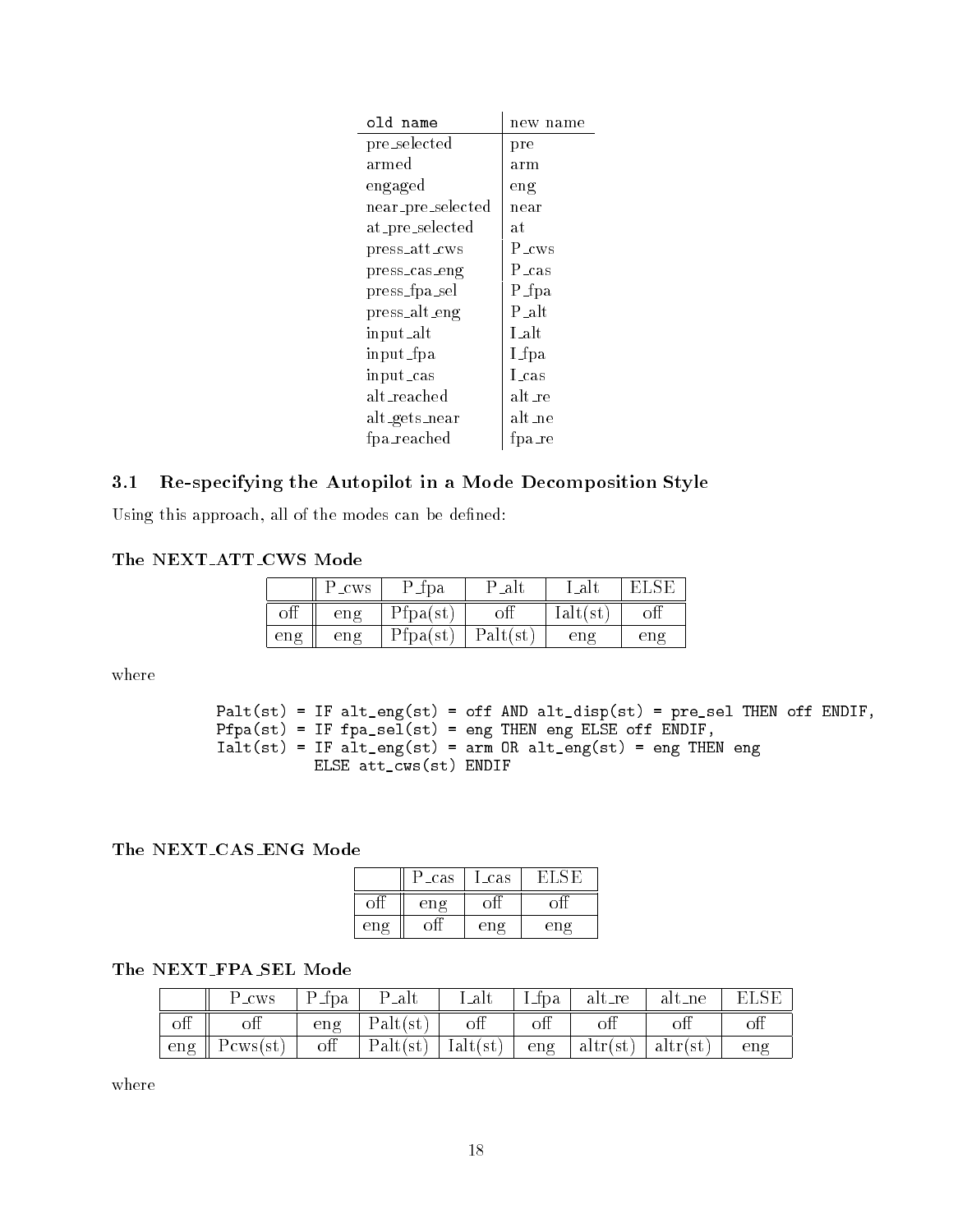Pcws(st) = IF att\_cws(st) = off THEN off ELSE fpa\_sel(st) ENDIF, Palt(st) = IF alt\_eng(st) = off AND alt\_disp(st) = pre\_sel THEN IF altitude(st) (st)/= away THEN off ELSE eng ENDIF, ELSE fpa\_sel(st) ENDIF, Ialt(st) = IF alt\_eng(st) = arm OR alt\_eng(st) = eng THEN off ELSE fpa\_sel(st) ENDIF, altr(st) = IF alt\_eng(st) = arm THEN off ELSE fpa\_sel(st) ENDIF

### The NEXT ALT ENG Mode

|     | P_cws             | P 1pa | P_alt    | $\bullet$ |              |
|-----|-------------------|-------|----------|-----------|--------------|
|     |                   |       | Palt(st) |           |              |
| arm | $P_{\rm cws(st)}$ | оħ    | arm      |           | els (st      |
| eng | Pcws(st-          |       | eng      |           | $_{\rm eng}$ |

where

```
Palt(st) = IF alt\_disp(st) = pre\_sel THENIF altitude(st) /= away THEN eng ELSE arm ENDIF
              ELSE alt_eng(st) ENDIF),
els(st) = IF event = alt_ne OR event = alt_re THEN eng
             ELSE arm ENDIF,
Pc at the IF at the IF at the off THEN of THE \alpha alternative ELSE alternative ELSE alternative ELSE alternative E
```
### The NEXT CAS DISP Mode

|         | ' cas   | - cas   |         |  |
|---------|---------|---------|---------|--|
| current | current | lcasts: | current |  |
| pre_sel | Pcas(st | l cas ( | pre_sel |  |

where

 $Pcas(st) = IF cas\_eng(st) = eng THEN current$ ELSE cas\_disp(st) ENDIF, Icas (step  $\blacksquare$  if  $\blacksquare$  ) and the off Then pre-selection  $\blacksquare$  . Only the off Theorem pre-selection  $\blacksquare$ ELSE cas\_disp(st) ENDIF

### The NEXT FPA DISP Mode

| P_cws                                                                                                                                                                     | $\mathcal{L}$ fpa | P alt | Lfpa | fpa_re | Lalt | alt_re | alt_ne | ELSE |
|---------------------------------------------------------------------------------------------------------------------------------------------------------------------------|-------------------|-------|------|--------|------|--------|--------|------|
| current    current   current   current   Ifpa(st)   current   current   current   current   current                                                                       |                   |       |      |        |      |        |        |      |
| pre_sel    $P{\rm cws(st)}$   $P{\rm fpa(st)}$   $P{\rm alt(st)}$   ${\rm Ifpa(st)}$   current   ${\rm lat(st)}$   ${\rm alre(st)}$   ${\rm alre(st)}$   ${\rm pre\_sel}$ |                   |       |      |        |      |        |        |      |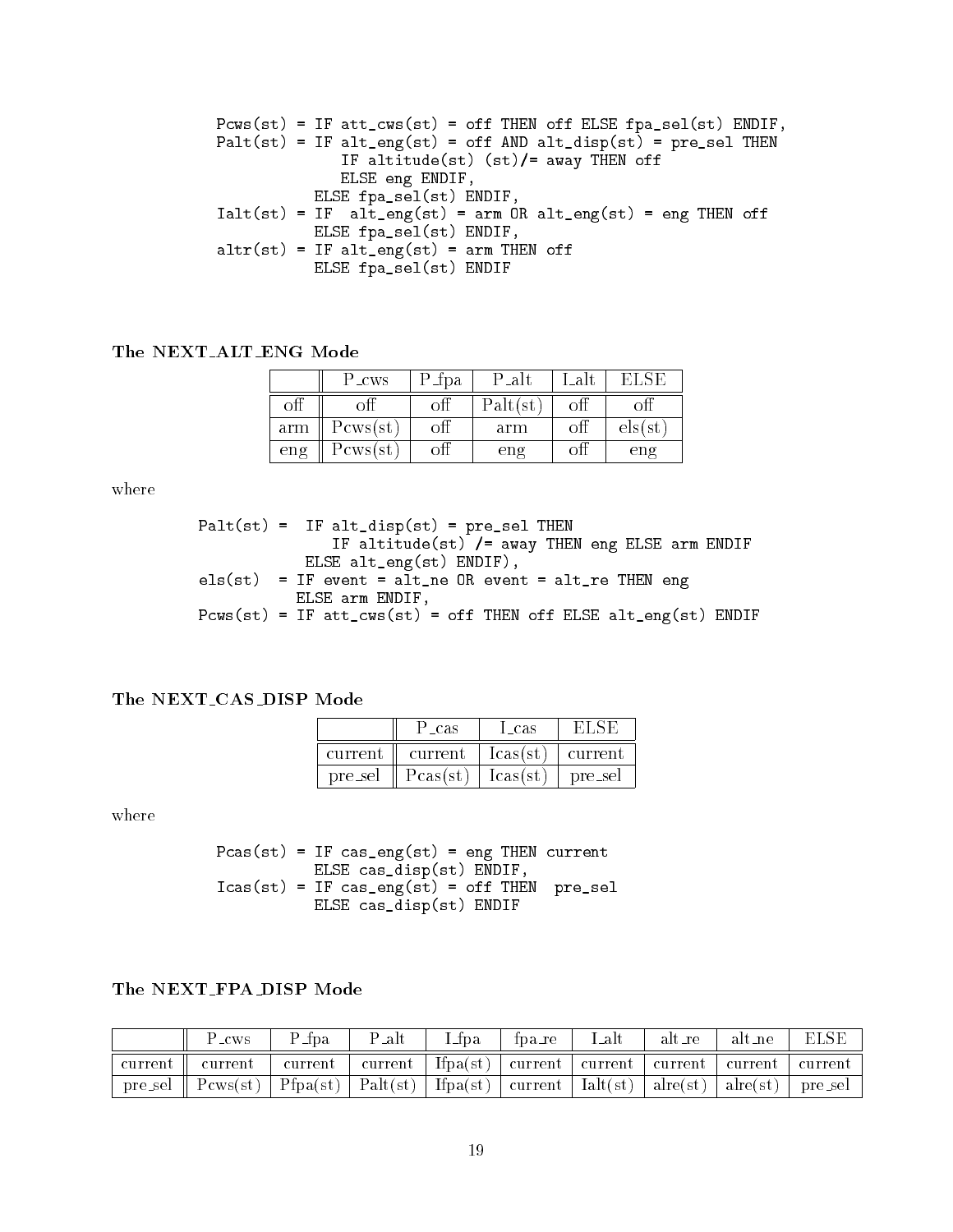where

| $Pcws(st) = IF att_cws(st) = off THEN current$                                     |
|------------------------------------------------------------------------------------|
| ELSE fpa_disp(st) ENDIF,                                                           |
| $Pfpa(st) = IF fpa_sel(st) = eng THEN current$                                     |
| ELSE fpa_disp(st) ENDIF,                                                           |
| $Path(st) = IF alt_{eng(st)} = off AND alt\_disp(st) = pre\_sel AND$               |
| $altitude(st)$ /= $away$ THEN current                                              |
| ELSE fpa_disp(st) ENDIF,                                                           |
| $Ifpa(st) = IF fpa_sel(st) = off THEN pre_sel$                                     |
| ELSE fpa_disp(st) ENDIF,                                                           |
| $Ialt(st) = IF alt_{eng(st)} = arm OR alt_{eng(st)} = eng THEN$                    |
| current ELSE fpa_disp(st) ENDIF,                                                   |
| $\text{alre}(\text{st}) = \text{IF alt\_eng}(\text{st}) = \text{arm THEN current}$ |
| ELSE fpa_disp(st) ENDIF                                                            |
|                                                                                    |

The NEXT ALT DISP Mode

|          | P_cws                                                       | lar 1 d | -t ah. | alt re |  |
|----------|-------------------------------------------------------------|---------|--------|--------|--|
| -current | current   current   lalt(st)   current   current            |         |        |        |  |
|          | pre_sel    Pcws(st)   current   pre_sel   current   pre_sel |         |        |        |  |

where

Pcws(st) = IF att\_cws(st) = off THEN current ELSE alt\_disp(st) ENDIF,  $Ialt(st) = IF alt_eng(st) = off THEN pre_sel$ ELSIF alt\_eng(st)(st) = pre THEN alt\_disp(st) ELSE pre\_sel ENDIF

### The NEXT ALTITUDE Mode

|      | alt_ne | alt_re | EI S |  |
|------|--------|--------|------|--|
| away | near   | at     | away |  |
| near | near   | at     | near |  |
| al   | near   | at     | аT   |  |

This method of specifying the autopilot can be shown to be equivalent to the former method, as follows:

test: LEMMA nextstate(st,event) = NEXTSTATE(st,event)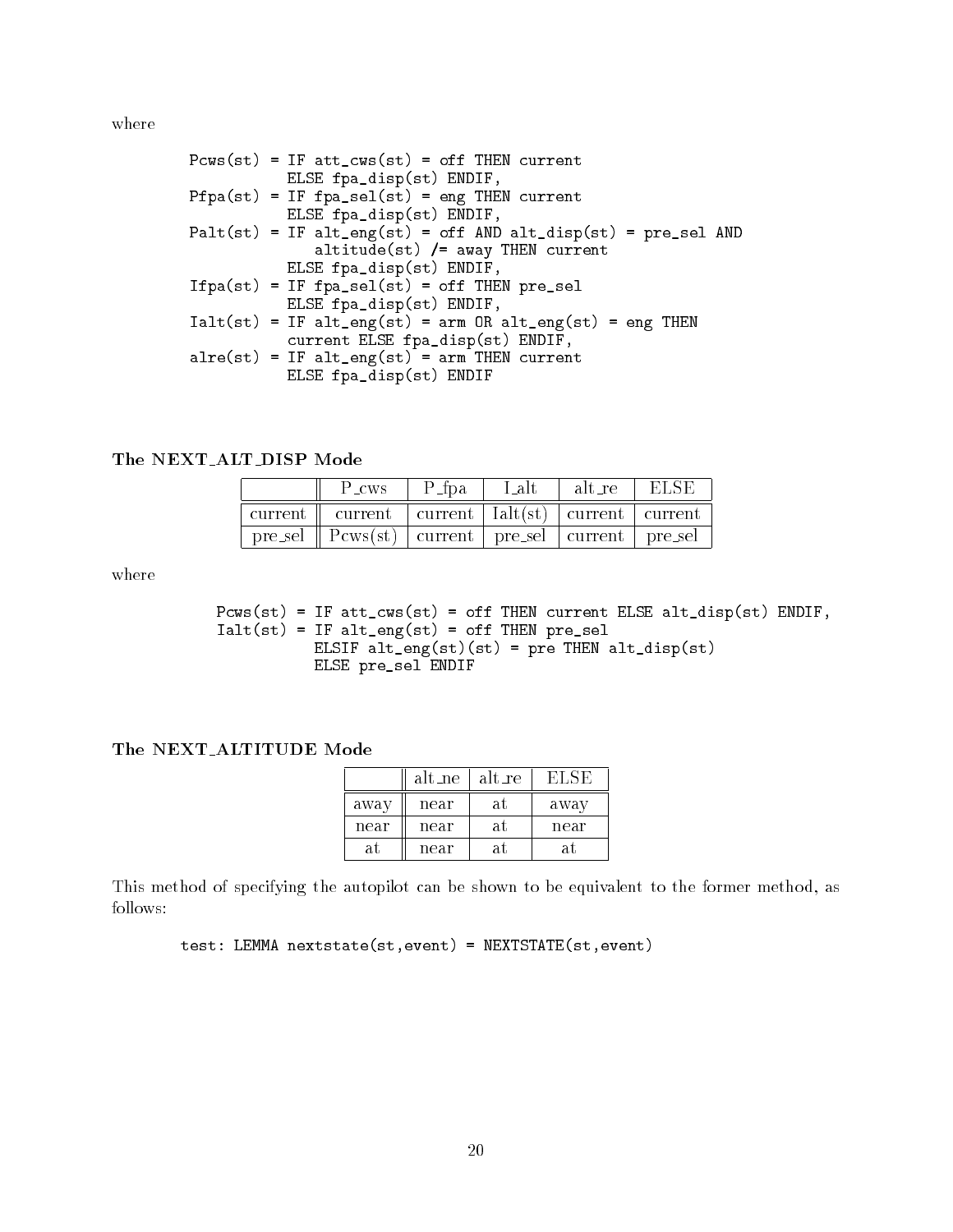#### Some Observations About Mode Decomposition  $3.2$

The second method of specifying the autopilot has the advantage that each of the input buttons and displays are specified separately. Although conceptually this is a reasonable thing to do, it resulted in a more complex formulation for this example problem. This approach would work nicely where the interactions between the different modes (buttons and displays) were minimal. However, in this example, where the interactions were extensive, the resulting tables were complex. The presence of the extra functions such as Pfpa and Ialt clearly reveal these interactions. One could argue that it is a good thing for interactions such as these to clutter up the specification because it will serve as deterrent. But where such interactions are inevitable, this approach may lead to a more complex presentation.

Another reason that this system may not lend itself well to the mode decomposition style is that it is largely driven by external commands, i.e. from a pilot, rather that changes in variables of other state-machines. This type of system is naturally described by enumerating the effect of a pilot input (such as pressing the **att\_cws** button) on all of the different parts of the system state in one place:

```
tran_att_cws(st): states =
        IF att\_cws(st) = off THEN
                st WITH [att_cws := engaged, fpa_sel := off,
                         alt_eng := off,alt_disp := current,
                         fpa_disp := current]
        ELSE st %% IGNORE: state is not altered at all
        ENDIF
```
The mode-decomposition style approach species the result of a pilot input over many tables. For example, to understand the effect of the pilot pressing the **P**\_cws button, every table containing a column labeled P cws must be consulted. This includes the tables for NEXT ATT CWS, NEXT FPA SEL, NEXT ALT ENG, NEXT FPA DISP and NEXT ALT DISP. Also note that for each of these tables except NEXT\_ATT\_CWS, a special function Pcws had to be defined, because the behavior is dependent upon the current value of att\_cws(st). The mode-decomposition style specification is also larger-761 words rather than 373 words.

There is another factor that should be considered when making this comparison. Tables such as these can be used by system engineers and human factors engineers to develop the original requirements. We performed this exercise assuming that the requirements development phase had already been completed, and the formalists were merely trying to "capture" these pre-existing requirements. It may well turn out that the mode-decomposition style tables are more useful in this type of activity because the *expose* the complexity in a more *explicit* manner. Only the experience of applying these techniques to real systems will reveal the best approach.

It should also be noted that the conclusions of this section are based solely on the experience from this one example. It is that quite different conclusions will be reached for other problems.

# 4 Some More Analysis

The previous verication section made the observation that it is necessary that the predicate good be sufficiently strong in order for the proof to go through. To see this, we will weaken the predicate as follows: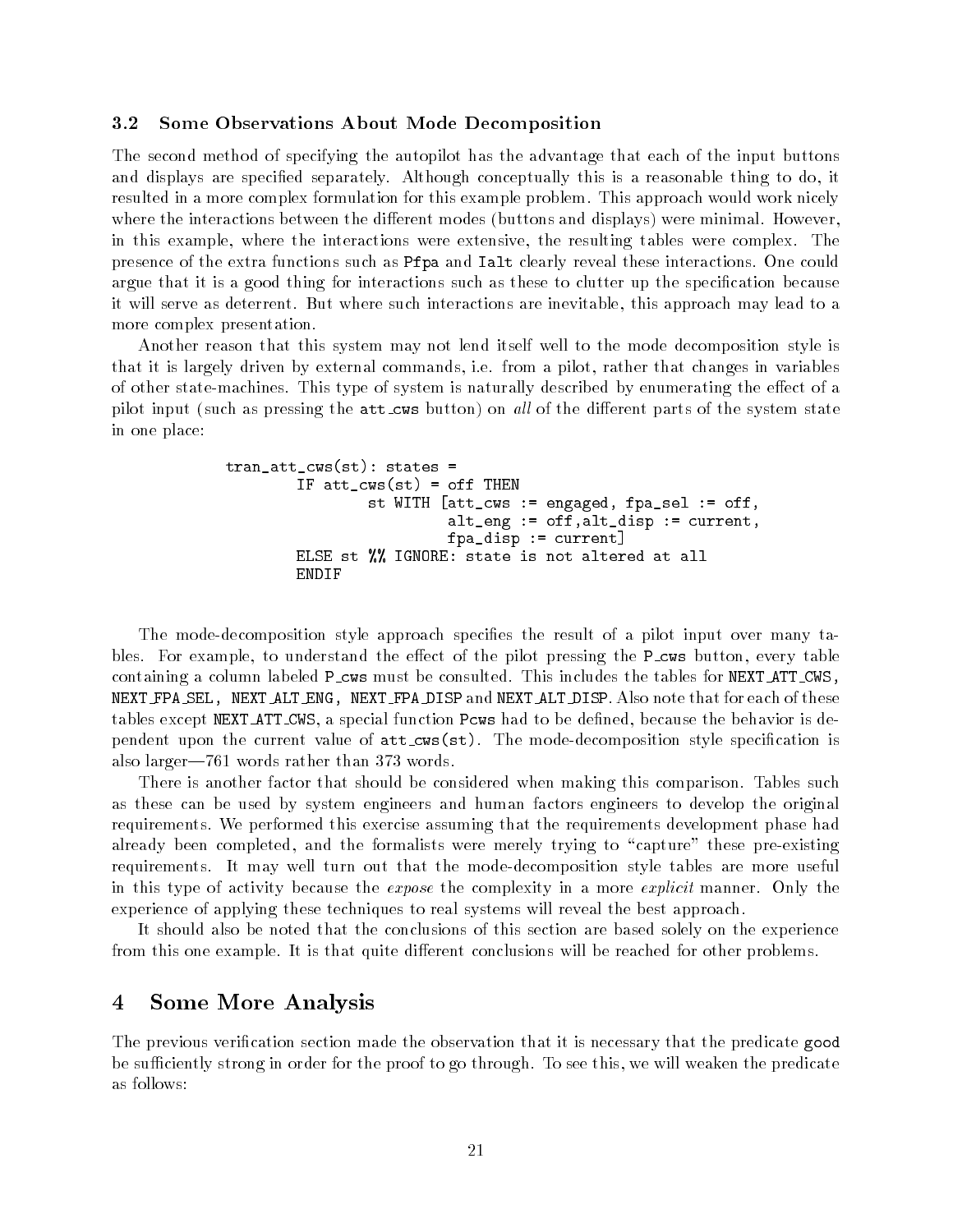```
good(st): bool = (att_cws(st) = engaged OR fpa_sel(st) = engaged
                      OR alt_eng(st) = engaged) AND
                 (alt_eng(st) /= engaged OR fpa_sel(st) /= engaged) AND
                 (att_cws(st) = engaged IMPLIES
                     alt_eng(st) /= engaged AND fpa_sel(st) /= engaged)
```
This causes the proof of nextstate\_good

```
nextstate_good: THEOREM good(st) IMPLIES good(nextstate(st,event))
```
to terminate as follows:

```
-1armed?(alt_eng(st!1))
-2 engaged?(att_cws(st!1))<br>|-------
  |-------
      engaged?(fpa_sel(st!1))
\mathbf{1}
```
This sequent is concerned about an "unreachable" state, namely, a state where att\_cws and fpa\_sel are engaged and alt\_eng is armed. The problem is that the predicate good is no longer filtering out the non-reachable states. This illustrates why this simple verification approach will only work when the predicate good is only true for states that are actually reachable from the initial state via a sequence of nextstate executions.

The following approach is more general:

```
n: VAR nat
ev: VAR events
pst: VAR states
reachable_in(n,st): RECURSIVE bool =
                        IF n = 0 THEN is_initial(st)
                          (EXISTS pst,ev: st = nextstate(pst,ev) AND
                                           reachable_in(n-1,pst))
is_reachable(st): bool = (EXISTS n: reachable_in(n,st))
reachable_good: THEOREM is_reachable(st) IMPLIES good(st)
```
Using this approach, the predicate good can be any desired property and does not have to evaluate to false for non-reachable states. Sometimes a non-recursive expression (call it reachable?) can developed that logically follows from is\_reachable.

```
reachable?(st): bool = (att_cws(st) = engaged OR fpa_sel(st) = engaged
              OR alt_eng(st) = engaged) AND
                 (alt_eng(st) /= engaged OR fpa_sel(st) /= engaged) AND
                 (att_cws(st) = engaged IMPLIES
                     alt_eng(st) /= engaged AND fpa_sel(st) /= engaged) AND
                   (alt_eng(st) = armed IMPLIES fpa_sel(st) = engaged)
is_reach_implies: LEMMA is_reachable(st) IMPLIES reachable?(st)
```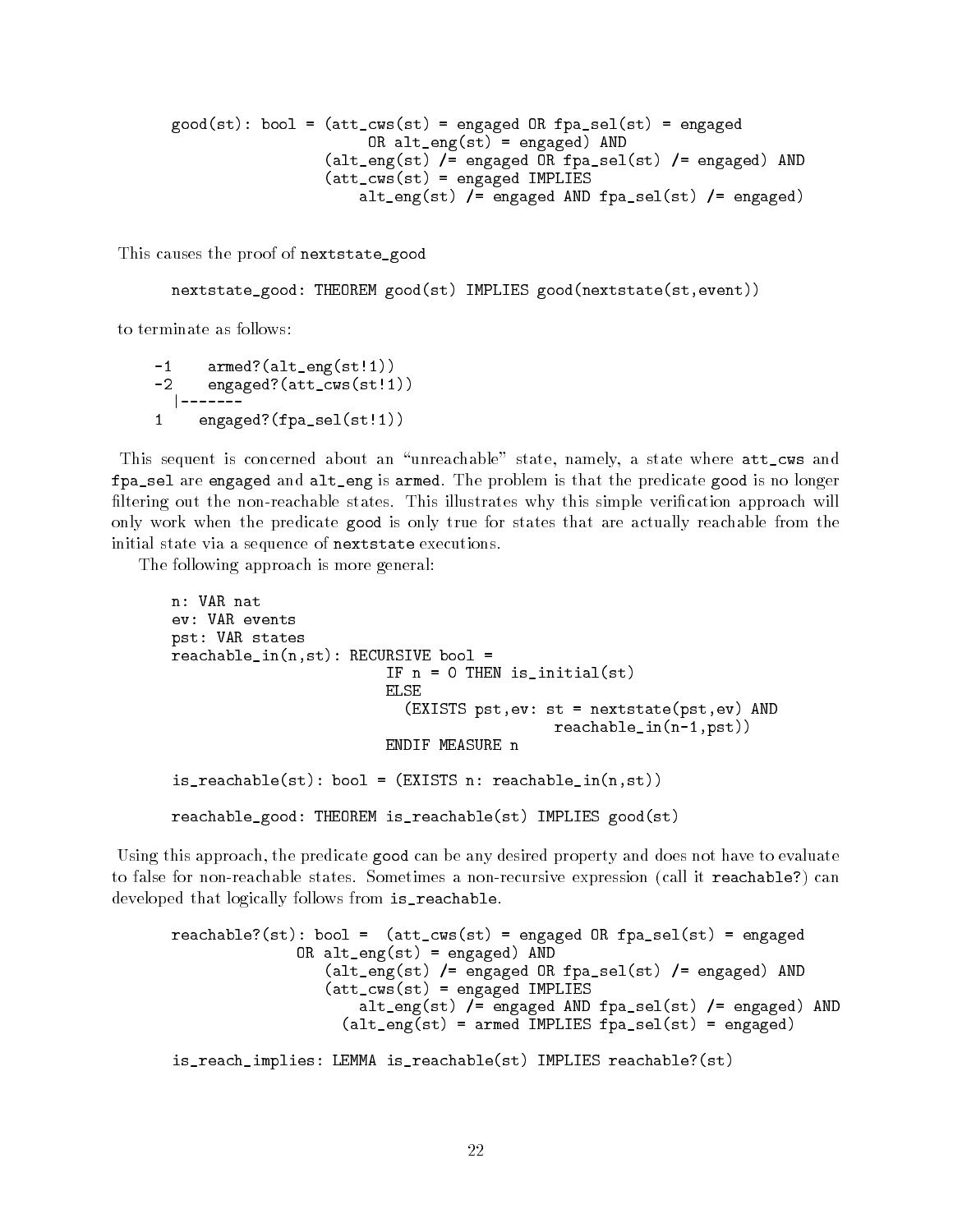Theorems of the form is\_reachable(st) IMPLIES good(st) follow trivially from lemmas of the form reachable? IMPLIES good(st).

Using our new approach, we can establish some additional properties about our specication in a straight-forward manner. Accordingly we scrutinize the English specification for some additional global properties to test the formal specication against. For example, the English specication "Once the target value is achieved or the mode is disengaged, the display reverts to showing the "current" value.  $(2)$ ", leads to the following theorems:

```
safety1: THEOREM reachable?(st) AND fpa_sel(st) = engaged AND
                  fpa_sel(nextstate(st,event)) = off IMPLIES
                     fpa_disp(nextstate(st,event)) = current
safety2: THEOREM reachable?(st) AND alt_eng(st) = engaged AND
                  event /= input_alt AND
                  alt_eng(nextstate(st,event)) = off IMPLIES
                     alt_disp(nextstate(st,event)) = current
```
Note that the safety2 theorem needs the additional premise that event /= input\_alt, because input\_alt disengages the alt\_eng mode but immediately preselects it again.

#### 5 **Other Methods**

It would be interesting to compare the performance of model-checking techniques against the PVS command GRIND for problems such as these where there is only a single finite state machine. The GRIND command appears to be complete for such problems though I imagine that it will quickly be overcome by computational complexity as the problem size increases. Some of the more widely known methods are SMV [1], Mur $\phi$  [2] and COSPAN [13]. These require that the state-space of the machine be finite. Our example specification has a finite state space. However, if the values of pre-selected and measured altitude had not been abstracted away, the state-space would have been infinite.

## 6

The preceding discussion illustrates the process that one goes through in translating an English specication into a formal one. Although the example system was contrived to demonstrate this feature, the process demonstrated is typical for realistic systems, and the English specication for the example is actually more complete than most because the example system is small and simple.

The formal specification process forces one to clearly elaborate the behavior of a system in detail. Whereas the English specification must be examined in multiple places and interpreted in order to make a judgment about the desired system's behavior, the formal specification completely defines the behavior. Thus, the requirements capture process includes making choices about how to interpret the informal specication. Traditional software development practices force the developer to make these interpretation choices (consciously or unconsciously) during the process of creating the design or implementation. Many of the choices are hidden implicitly in the implementation without being carefully thought out or veried by the system designers, and the interpretations and clarications are seldom faithfully recorded in the requirements document. On the other hand, the formal methods process exposes these ambiguities early in the design process and forces early and clear decisions, which are fully documented in the formal specification.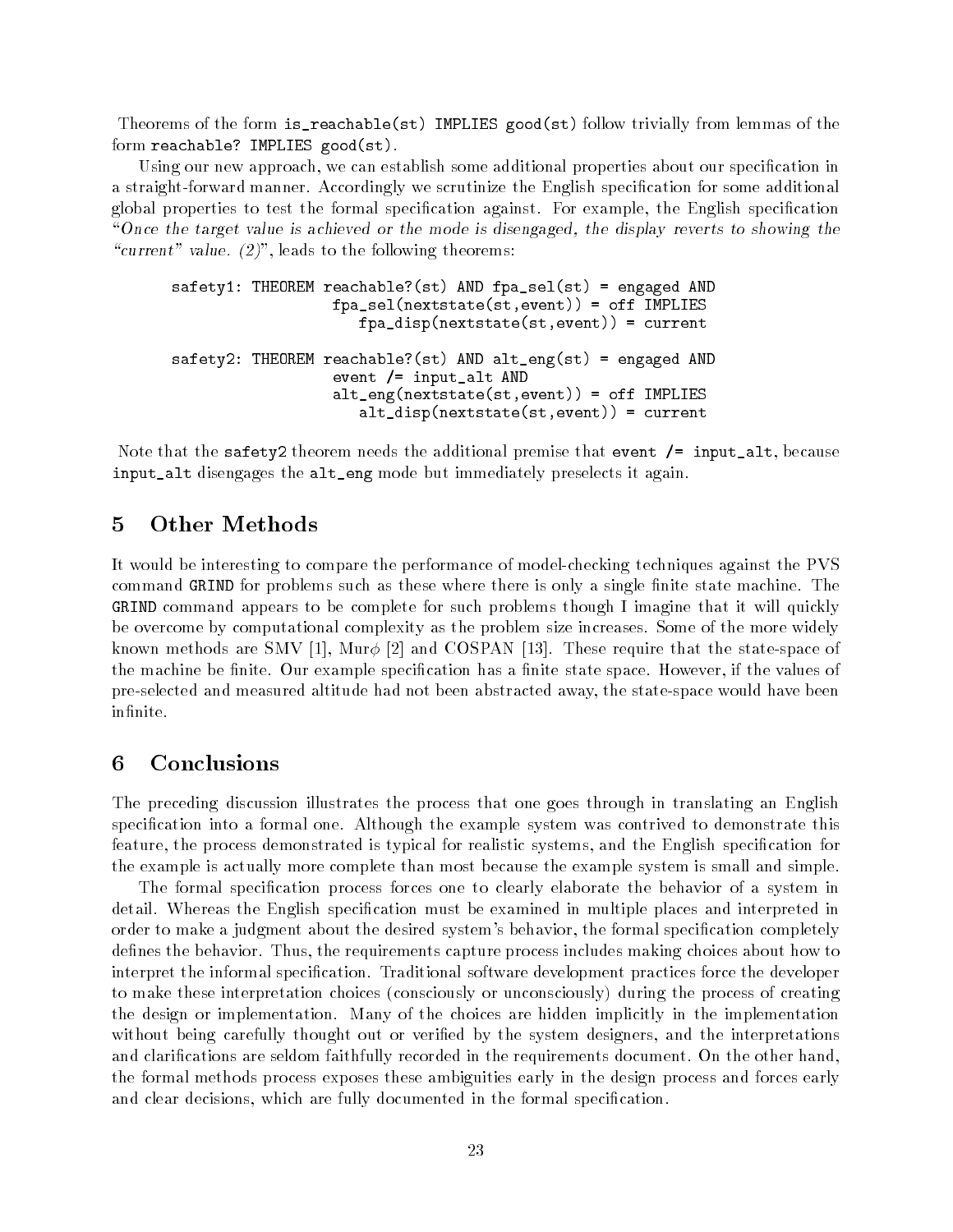# References

- [1] Burch, J. R.; Clarke, E.M.; McMillan, K.L.; Dill, D.L.; L.J.; and Hwang: Symbolic Model Checking:  $10^{20}$  States and Beyond. *Information and Computation*, vol. 98, no. 2, 1992, pp. 142-170.
- [2] Burch, J. R.; and Dill, David L.: Automatic verification of pipelined microprocessor control. In *Computer-Aided Verification, CAV '94*, Stanford, CA, June 1994, pp. 68–80.
- [3] Butler, Ricky W.: An Elementary Tutorial on Formal Specification and Verification Using PVS. NASA Technical Memorandum 108991, Sept. 1993.
- [4] Butler, Ricky W.; and Johnson, Sally C.: Formal Methods For Life-Critical Software. In Computing in Aerospace 9 Conference, San Diego, CA, Oct. 1993, pp. 319–329.
- [5] Constance Heitmeyer, Carolyn Gasarch, Alan Bull; and Labaw, Bruce: SCR\*: A Toolset for Specifying and Analyzing Requirements. In Tenth Annual Conference on Computer Assurance  $(COMPASS 95)$ , Gaithersburg, MD, June 1995, pp. 109-122.
- [6] Crow, Judy; Owre, Sam; Rushby, John; Shankar, Natara jan; and Srivas, Mandayam: A Tutorial Introduction to PVS. In WIFT'95 Workshop on Industrial-strength Formal Specification Techniques, Boca Raton, Florida USA, Apr. 1995.
- [7] Davis, Alan M.: A Comparison of Techniques for the Specication of External System Behavior. *Communications of the ACM*, vol. 31, no. 9, 1988, pp. 1098-1115.
- [8] Owre, S.; Shankar, N.; and Rushby, J. M.: The PVS Specification Language (Beta Release). Computer Science Laboratory, SRI International, Menlo Park, CA, Feb. 1993.
- [9] Owre, S.; Shankar, N.; and Rushby, J. M.: User Guide for the PVS Specification and Verification System (Beta Release). Computer Science Laboratory, SRI International, Menlo Park, CA, Feb. 1993.
- [10] Owre, Sam; Rushby, John; ; Shankar, Natara jan; and von Henke, Friedrich: Formal Verication for Fault-Tolerant Architectures: Prolegomena to the Design of PVS. IEEE Transactions on Software Engineering, vol. 21, no. 2, Feb. 1995, pp.  $107–125$ .
- [11] Owre, Sam; Rushby, John; Shankar, Natara jan; and Srivas, Mandayam: A Tutorial Using PVS For Hardware Verication. In Second International Conference on Theorem Proving in Circuit Design, Theory, Practice, and Experience, Bad Herrenalb, Germany, Sept. 1994.
- [12] Owre, Sam; Rushby, John M.; and Shankar, Natara jan: PVS: A Prototype Verication System. In Kapur, Deepak, editor 1992:, 11th International Conference on Automated Deduction  $(CADE)$ , vol. 607 of Lecture Notes in Artificial Intelligence, Saratoga, NY, June 1992, Springer Verlag, pp.  $748-752$ .
- [13] Sabnani, K.; Aggarwal, S.; and Kurshan, R. P.: A Calculus For Protocol Specication and Validation. In Protocol Specification, Testing, and Verification III. Elsevier Science Publishers B.V. (North Holland), 1983.
- [14] Shankar, N.; Owre, S.; and Rushby, J. M.: The PVS Proof Checker: A Reference Manual (Beta Release). Computer Science Laboratory, SRI International, Menlo Park, CA, Feb. 1993.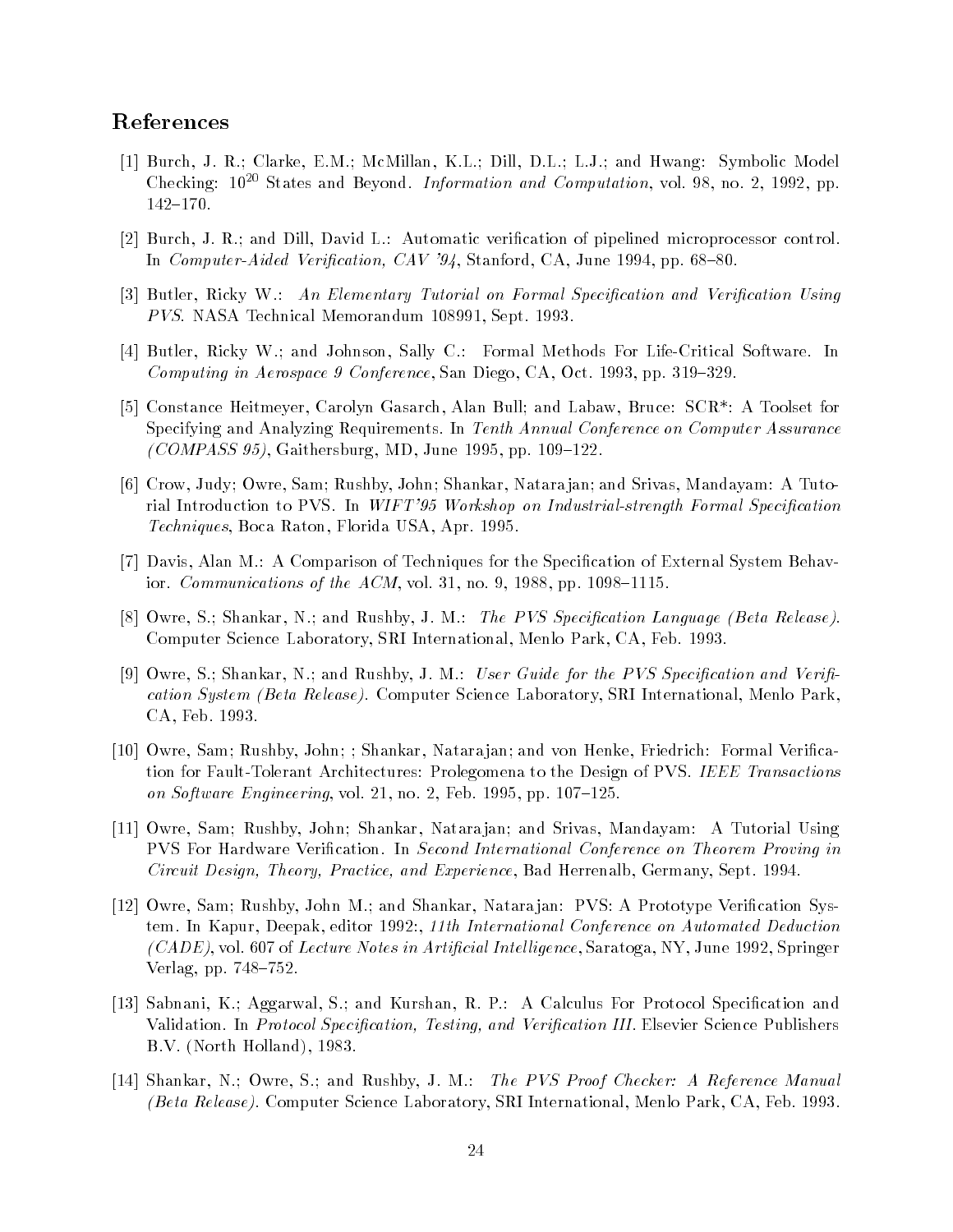- [15] Shankar, Natarajan: Verification of Real-Time Systems Using PVS. pp. 280-291.
- [16] Shankar, Natarajan; Owre, Sam; and Rushby, John: PVS Tutorial. Computer Science Laboratory, SRI International, Menlo Park, CA, Feb. 1993. Also appears in Tutorial Notes, Formal Methods Europe '93: Industrial-Strength Formal Methods, pages 357-406, Odense, Denmark, April 1993.

# Appendix A: A Graphical View Of State Space

Figure 3 shows a picture of the state space of the auto-pilot with the cas\_eng mode excluded. Note



# [cws,fpa,alt]

Figure 3: State Space Diagram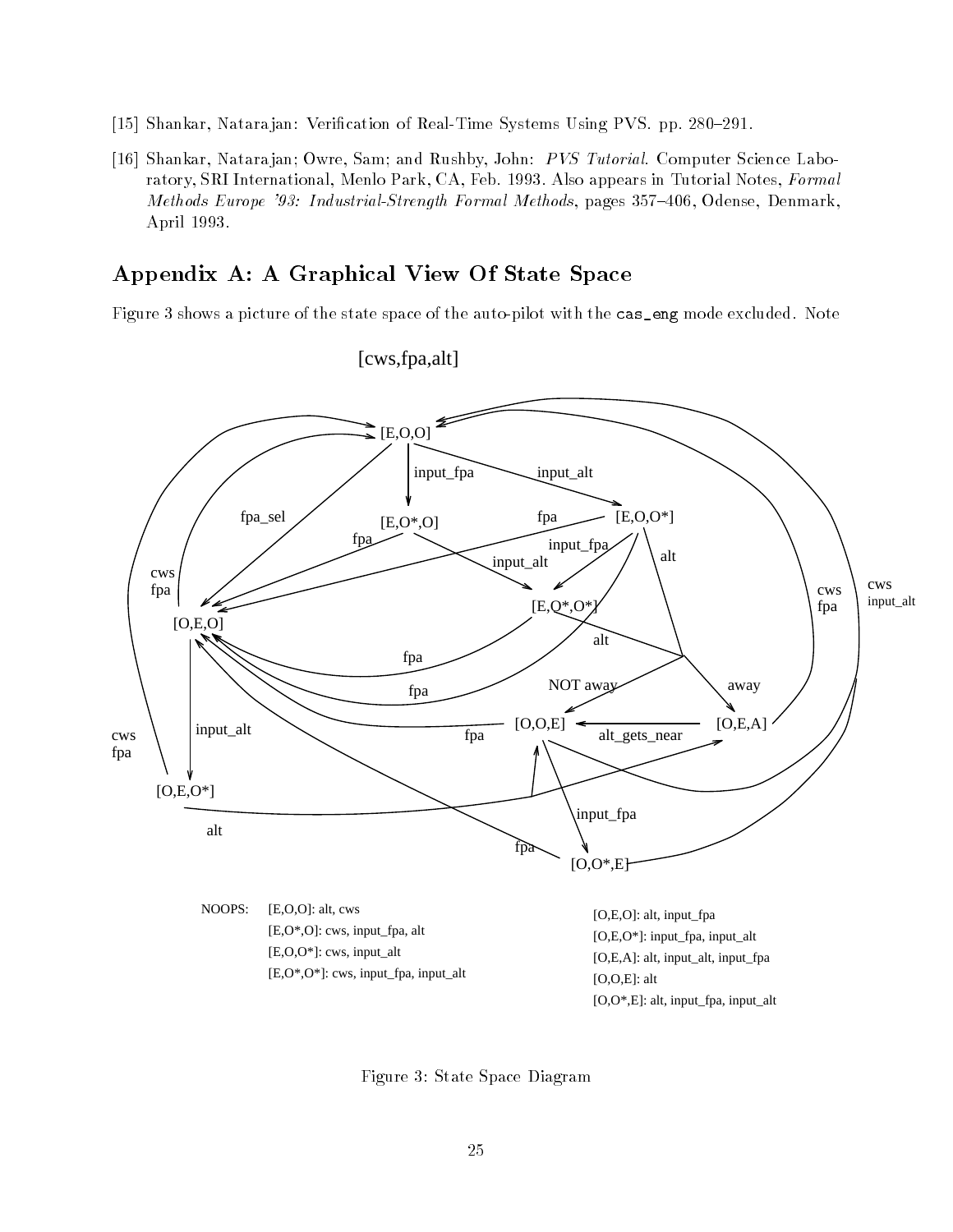that the state vector is [att\_cws,fpa\_sel,alt\_eng] and

```
E
       =engaged
\mathbf{P}pre-selected
       \overline{\phantom{m}}\mathbf{A}armed
       =
```
For example,  $[E, 0, 0]$  is the state where  $att\_cws =$  engaged, fpa\_sel = off and  $alt\_eng =$  off. An asterisk is placed next to the letter to indicate that the corresponding display has been preselected. For example,  $[E,0*,0]$  indicates that the fpa\_sel mode is off and the FPA display has been pre-selected.

# Appendix B: Complete Listing of Specification

In these section a complete listing of the specification is given for the Example System. This example can also be retrieved via the internet at

url: http://atb-www.larc.nasa.gov/fm.html

The listings are included here for easy reference.

```
defs: THEORY
BEGIN
  md_status: TYPE = off, armed, engaged
  off_eng: TYPE = md: md_status | md = off OR md =engaged
  disp_status: TYPE = pre_selected, current
  altitude_vals: TYPE = away, near_pre_selected, at_pre_selected
  states: TYPE = [# % RECORD
                  att_cws: off_eng,
                  cas_eng: off_eng,
                  fpa_sel: off_eng,
                  alt_eng: md_status,
                  alt_disp: disp_status,
                  fpa_disp: disp_status,
                  cas_disp: disp_status,
                  altitude: altitude_vals
                  #1#]
  events: TYPE = press_att_cws, press_cas_eng, press_fpa_sel, press_alt_eng,
                  input_alt, input_fpa, input_cas, alt_reached,
                  alt_gets_near, fpa_reached
  st: VAR states
  nextstate(event,st): states
END defs
```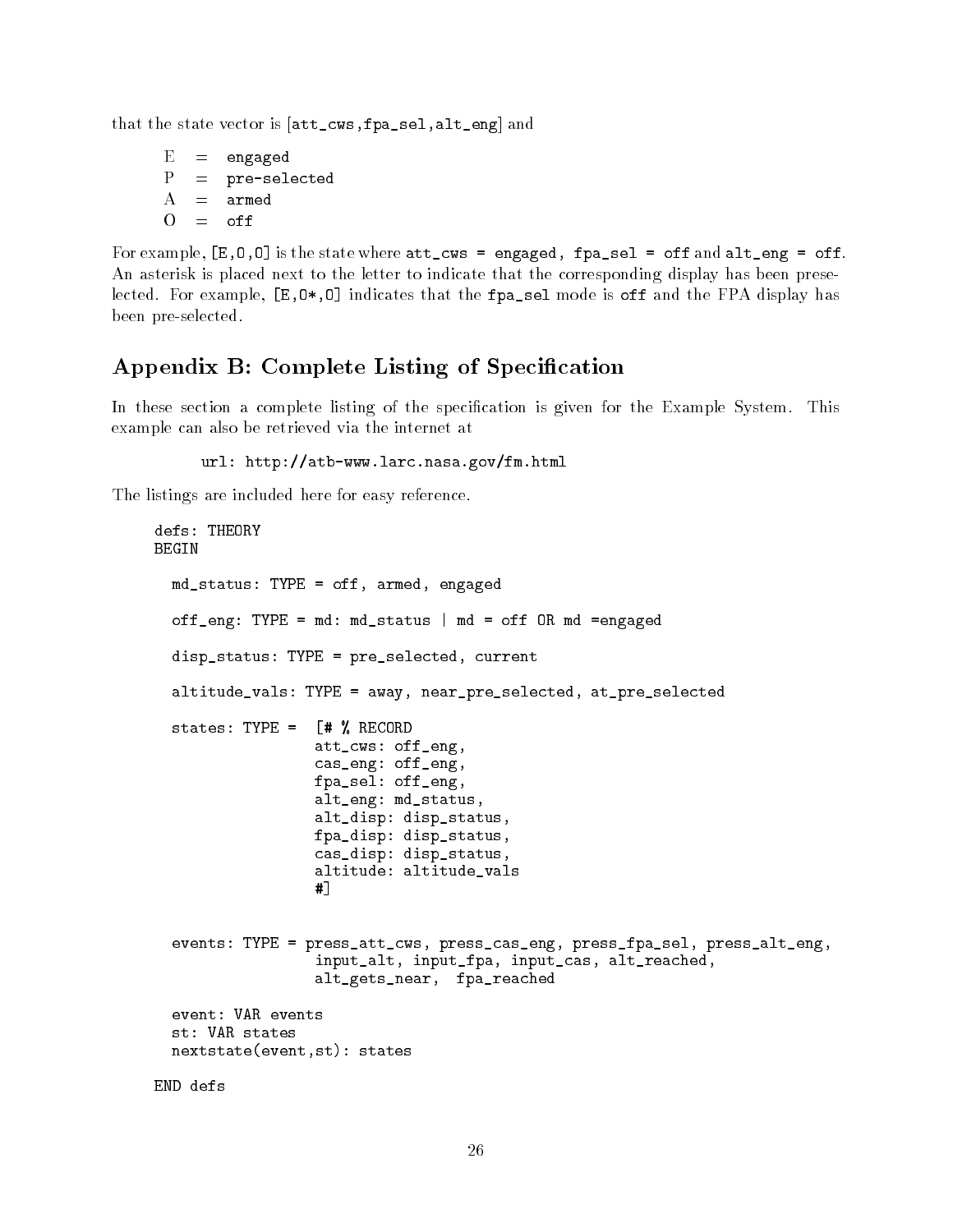```
tran: THEORY
BEGIN
  IMPORTING defs
  event: VAR events
  st: VAR states
  tran_att_cws(st): states =IF att_cws(st) = off THEN
        st WITH [att_cws := engaged, fpa_sel := off, alt_eng := off,
                 alt_disp := current, fpa_disp := current]
     ELSE st %% IGNORE
     ENDIF
  tran_cas_eng(st): states =
     IF cas_eng(st) = off THEN
        st WITH [cas_eng := engaged]
     ELSE
        st WITH [cas_eng := off, cas_disp := current]
     ENDIF
  tran_fpa_sel(st): states =
     IF fpa_sel(st) = off THEN
         st WITH [fpa_sel := engaged, att_cws := off, alt_eng := off,
                  alt_disp := current]
      ELSE
         st WITH [fpa_sel := off, fpa_disp := current,
                  att_cws := engaged,
                  alt_eng := off, alt_disp := current]
  tran_alt_eng(st): states =
     IF alt_eng(st) = off AND alt_disp(st) = pre_selected THEN
        IF altitude(st) / = away THEN %% ENG
           st WITH [att_cws := off, fpa_sel := off, alt_eng := engaged,
                    fpa_disp := current]
        ELSE
        \blacksquare and \blacksquare are the set of \blacksquarest WITH [att_cws := off, fpa_sel := engaged, alt_eng := armed]
        ENDIF
     ELSE
        st %% IGNORE request
     ENDIF
  tran_input_alt(st): states =
      IF alt_eng(st) = off THEN
              st WITH [alt_disp := pre_selected]
      ELSIF alt_eng(st) = armed OR alt_eng(st) = engaged THEN
              st WITH [alt_eng := off, alt_disp := pre_selected,
                        att_cws := engaged,
                        fpa_sel := off, fpa_disp := current]
      ELSE st %% no change needed already preselected
      ENDIF
  tran_input_fpa(st): states =
```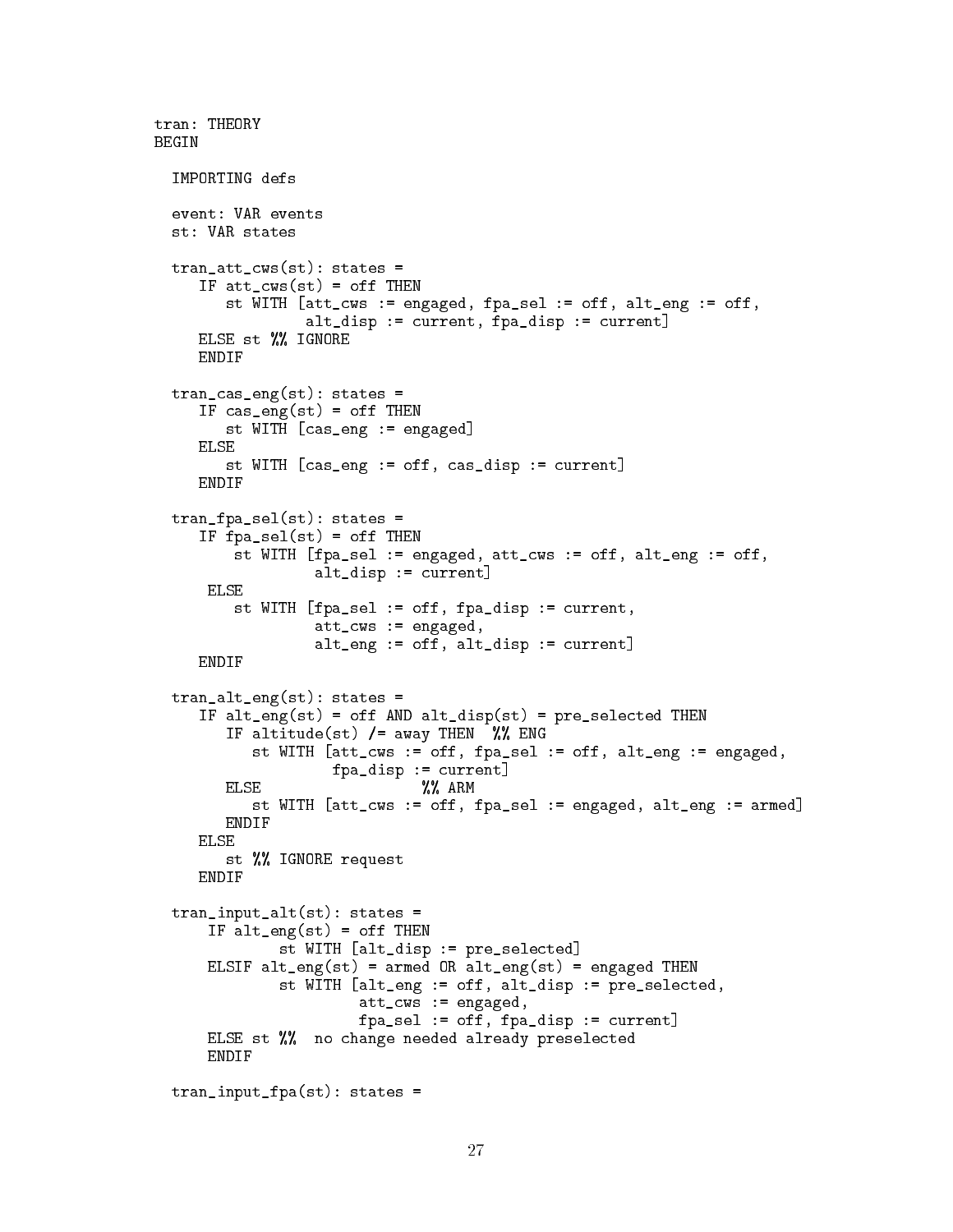```
IF fpa_sel(st) = off THEN st WITH [fpa_disp := pre_selected]
     ELSE st
     ENDIF
  tran_input_cas(st): states =
     IF cas_eng(st) = off THEN st WITH [cas_disp := pre_selected]
     ELSE st
     ENDIF
  tran_alt_gets_near(st): states =
     IF alt_eng(st) = armed THEN
        st WITH [altitude := near_pre_selected,
                 alt_eng := engaged,
                 fpa_sel := off, fpa_disp := current]
     ELSE
        st WITH [altitude:= near_pre_selected]
  tran_alt_reached(st): states =
    IF alt_eng(st) = armed THEN
       st WITH [altitude := at_pre_selected, alt_disp := current,
                alt_eng := engaged, fpa_sel := off, fpa_disp := current]
   FLSF
       st WITH [altitude:= at_pre_selected, alt_disp := current]
   ENDIF
  tran_fpa_reached(st): states = st WITH [fpa_disp := current]
  nextstate(st,event): states =
      CASES event OF
        press_att_cws: tran_att_cws(st),
        press_alt_eng: tran_alt_eng(st),
        press_fpa_sel: tran_fpa_sel(st),
        press_cas_eng: tran_cas_eng(st),
         input_alt : tran_input_alt(st),
         input_fpa : tran_input_fpa(st),
         input_cas : tran_input_cas(st),
         alt_reached : tran_alt_reached(st),
         fpa_reached : tran_fpa_reached(st),
         alt_gets_near: tran_alt_gets_near(st)
      ENDCASES
END tran
panel: THEORY
BEGIN
  IMPORTING tran
  event: VAR events
  st: VAR states
  st0: states = (#
                  att_cws := engaged,
```